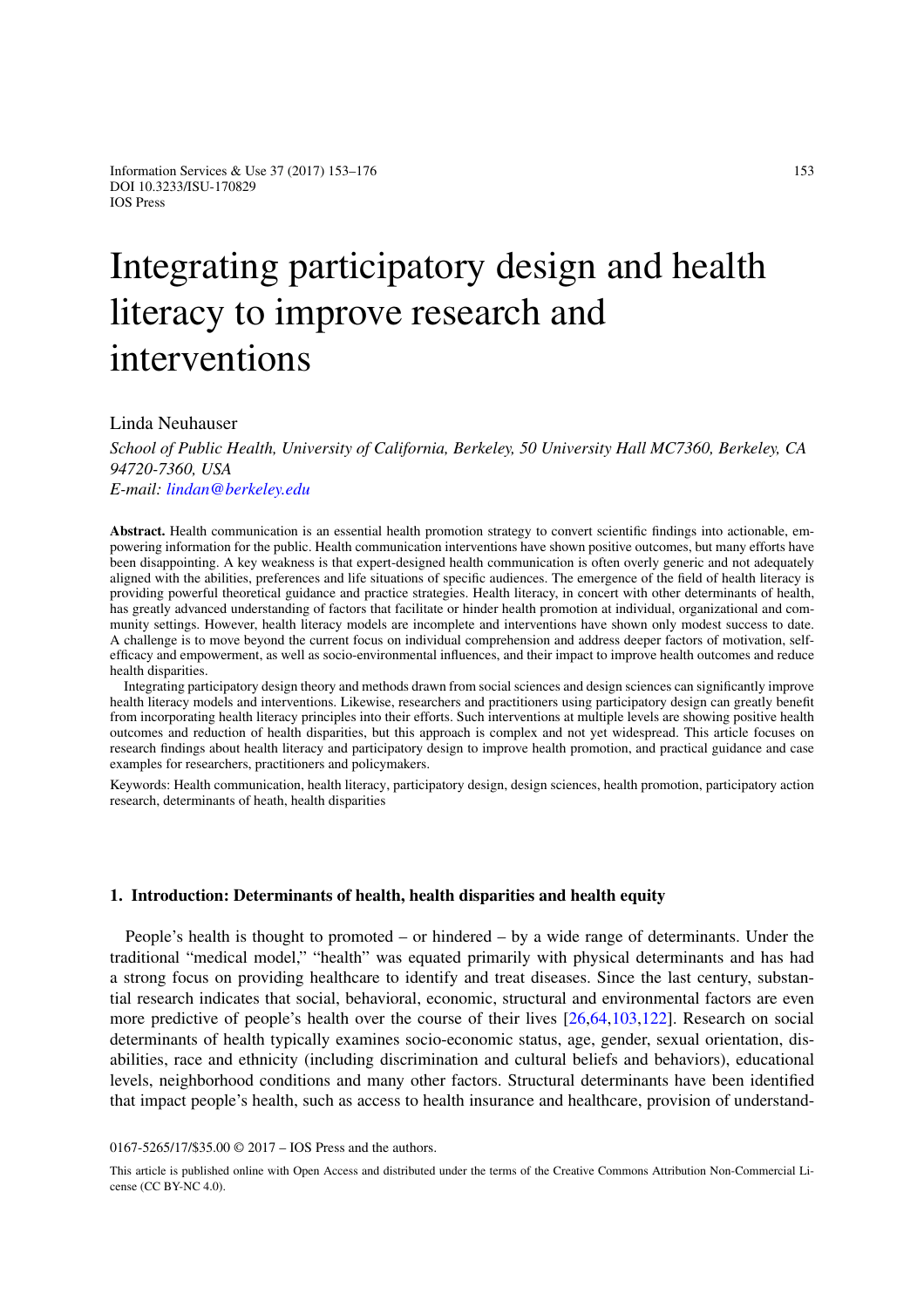able information, quality of health care and patient-provider interactions, patient engagement in health care, medication adherence, health care costs, etc.

Determinants are hypothesized to operate within the public health "social-ecological" model at multiple individual, family, interpersonal, neighborhood, institutional, cultural and societal levels over the life course [\[12](#page-18-0)[,108](#page-22-1)[,109](#page-22-2)]. Individual determinants can operate within and across multiple levels, and interact with other determinants [\[59\]](#page-20-1). For example, the social determinant of race can interact with the structural determinant of healthcare access across individual, organizational and other levels. These interactions can be associated with multiple health outcomes such as early detection of disease and treatment. Although overall population health is improving over time, not all groups benefit equally, and among some groups, health outcomes can decline [\[22](#page-19-1)]. These health differences are referred to as "health disparities" (or "health inequalities") defined by the US Department of Health and Human Services [\[114\]](#page-23-1) as:

A type of difference in health that is closely linked with social or economic disadvantage. Health disparities negatively affect groups of people who have systematically experienced greater social or economic obstacles to health. These obstacles stem from characteristics historically linked to discrimination or exclusion such as race or ethnicity, religion, socioeconomic status, gender, mental health, sexual orientation, or geographic location. Other characteristics include cognitive, sensory, or physical disability.

There are wide health disparities/inequalities among groups, such as birth outcomes for White vs. African American women [\[30\]](#page-19-2). Even though exact causal pathways are difficult to identify, research indicates that few such disparities are naturally occurring because of innate genetic, or other individual differences, or non-equal group comparisons (health of older vs younger adults), but rather by interlocking external factors related to the physical and social environments [\[65](#page-21-0)[,86](#page-21-1)]. A disparity in health outcomes that is systematic, avoidable, and unjust is frequently referred to as a "health inequity" [\[11](#page-18-1)[,31](#page-19-3)]. A major public health and social justice goal is to improve health, [\[52](#page-20-2)[,63](#page-20-3)[,64](#page-20-0)[,81](#page-21-2)[,92](#page-22-3)[,122](#page-23-0)] which can be defined as a state in which people have "the opportunity to attain their full health potential and no one is disadvantaged from achieving this potential because of their social position or other socially-determined circumstances" [\[11](#page-18-1)].

Researchers are studying how the determinants of health interrelate and impact health positively or negatively. This is a daunting challenge, given the complex web of determinants that co-interact across many dimensions. However, studies are increasingly identifying powerful health predictors. Marmot's landmark Whitehall study of British civil servants showed that "sense of control" over work and life issues was the strongest predictor of the major differences in the health status gradient from high- to low-level workers [\[64\]](#page-20-0) – a finding that has now been corroborated across studies worldwide. Sense of control can also be referred to as "empowerment" and is linked with "self-efficacy" [\[7](#page-18-2)[,103](#page-22-0)]. Although socio-economic status is closely associated with empowerment – and is difficult to change – there are important public health opportunities to increase empowerment and health through health promotion interventions.

### **2. Health promotion and health communication**

Health communication is a key health promotion strategy to convert scientific findings into actionable, empowering information for the public. Health communication can be defined as "the central social process in the provision of health care delivery and the promotion of public health" [\[48](#page-20-4)]. Health communication is highly interdisciplinary and interacts with many disciplines, such as public health, education,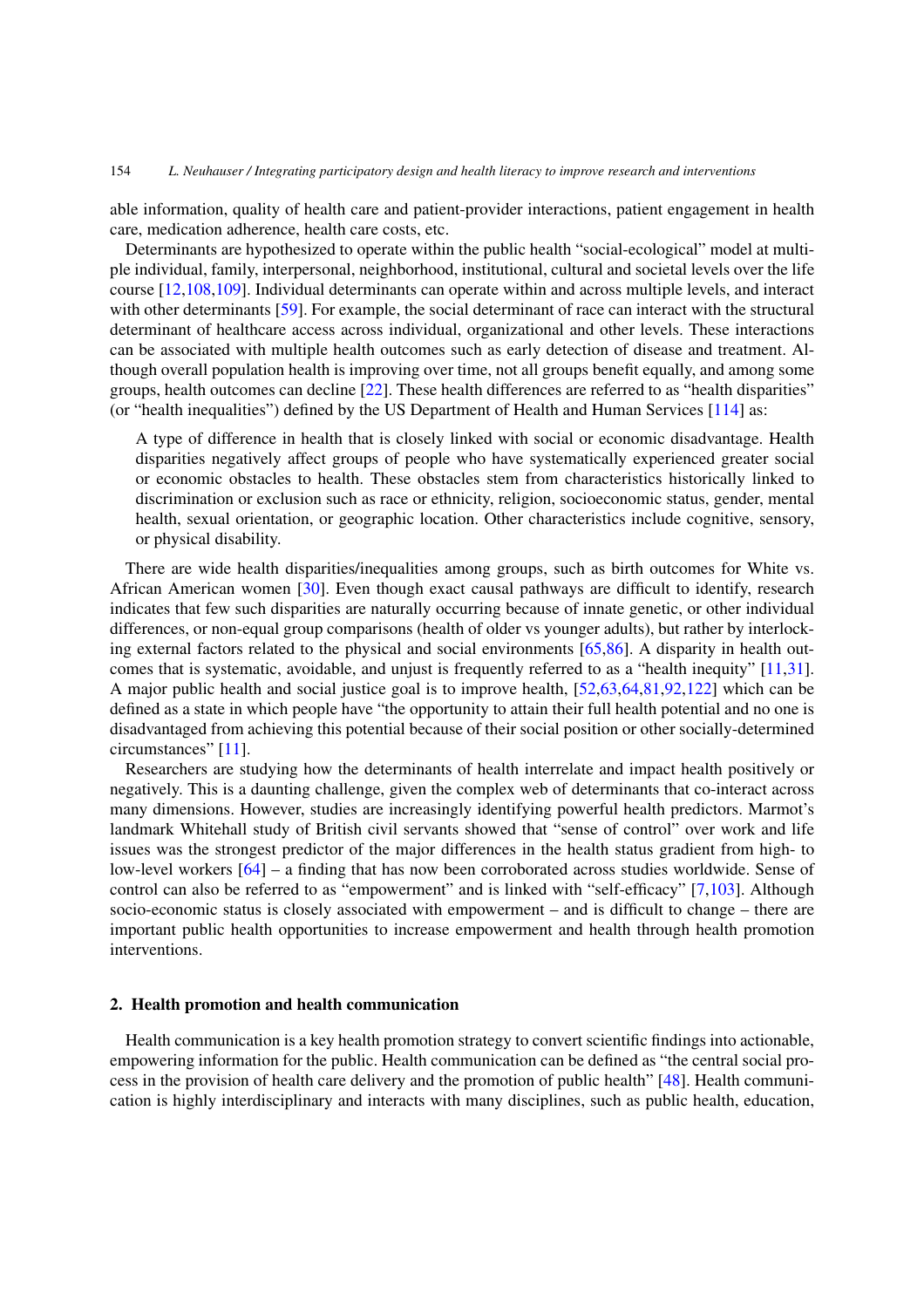medicine, mass communication, information science, sociology, engineering, etc. Health communication comprises or interacts with many areas: mass-media and tailored health information (in multiple media formats), electronic health information, bio-informatics, m-health, health campaigns, patient-provider communication, etc. [\[72](#page-21-3)[,73](#page-21-4)]. In this article, "health communication" refers to health research and interventions that have a core communication component, such as most health literacy initiatives.

Health communication is critical not only to improve health for the overall population, but also for socially disadvantaged groups who face barriers due to information access, including literacy/digital literacy, language, culture, discrimination, geographic location, disability, social isolation, low healthcare access or other factors. Health communication research over the past half-century provides strong evidence that well-crafted health communication efforts can help reduce health risks, disease incidence, morbidity, and mortality, as well as improve quality of life by enabling people to make informed health decisions [\[31](#page-19-3)[,57](#page-20-5)[,72](#page-21-3)[,73\]](#page-21-4). However, it also shows that many health communication efforts have had disappointing outcomes and that some have even shown unintended negative consequences and have been linked with widening health inequities [\[17](#page-19-4)[,31](#page-19-3)[,57](#page-20-5)[,72](#page-21-3)[,73](#page-21-4)[,106](#page-22-4)[,118\]](#page-23-2).

A key weakness of traditional health communication is that it is often overly generic and not adequately aligned with the abilities, preferences and life situations of specific audiences [\[32](#page-19-5)[,50](#page-20-6)[,51](#page-20-7)[,57](#page-20-5)[,73](#page-21-4)]. These weaknesses are greatly magnified for marginalized and at-risk populations who may require significant adaptation for communication content, format, and delivery [\[49](#page-20-8)[,71](#page-21-5)]. Unfortunately, health messages for such groups are often presented in ways that are overly technical, complex, and abstract from the experience of the intended beneficiaries. Also, much health communication focuses on rational, didactic messages that overlook emotional factors, like empathy and motivation [\[24](#page-19-6)[,25](#page-19-7)[,57](#page-20-5)[,72](#page-21-3)[,120\]](#page-23-3). Further, expert-designed. science-based messages may not be actionable, especially for people who face many barriers in their social contexts. For example, messages that encourage people to go out and exercise, may not work if they live in unsafe neighborhoods. Likewise, communication that is available only through electronic media can disadvantage groups without such access – and may increase health disparities. Taken together, these many problems can limit the overall effectiveness of health communication efforts, especially for those groups most in need. An underlying problem is the lack of intensive participation with the intended beneficiaries [\[40](#page-19-8)[,50](#page-20-6)[,57](#page-20-5)[,72\]](#page-21-3).

Over the past three decades, researchers and practitioners have been drawing on research findings to strengthen traditional health communication strategies, including 1) audience analyses; 2) message design and testing with the intended audiences; 3) selection of appropriate mass communication channels (especially new media) and credible mediators for messages; and 4) more rigorous evaluation of health communication interventions [\[49](#page-20-8)]. Logan [\[57](#page-20-5)] describes conceptual and methodological shifts in health campaigns moving "from a one-way expert-to-recipient model to a range of broader interactive activities for health promotion, education, engagement, and collaboration that use diverse mass media tools and services."

This article focuses on two other major developments during the past 20–30 years: the creation of the field of health literacy, and the increased use of participatory design, to improve health research, interventions, policy and health equity. The specific objectives of this article are to explore 1) associations between determinants of health, health disparities and health communication interventions; 2) definitions and dimensions of health literacy and its importance to improve health communication; 3) gaps in health literacy research and practice; 4) participatory design theory and methods and their value to improve health communication and health literacy interventions; 5) case examples about integrating participatory design and health literacy to improve health interventions and health equity; and 6) recommendations and new directions for researchers, practitioners and policymakers.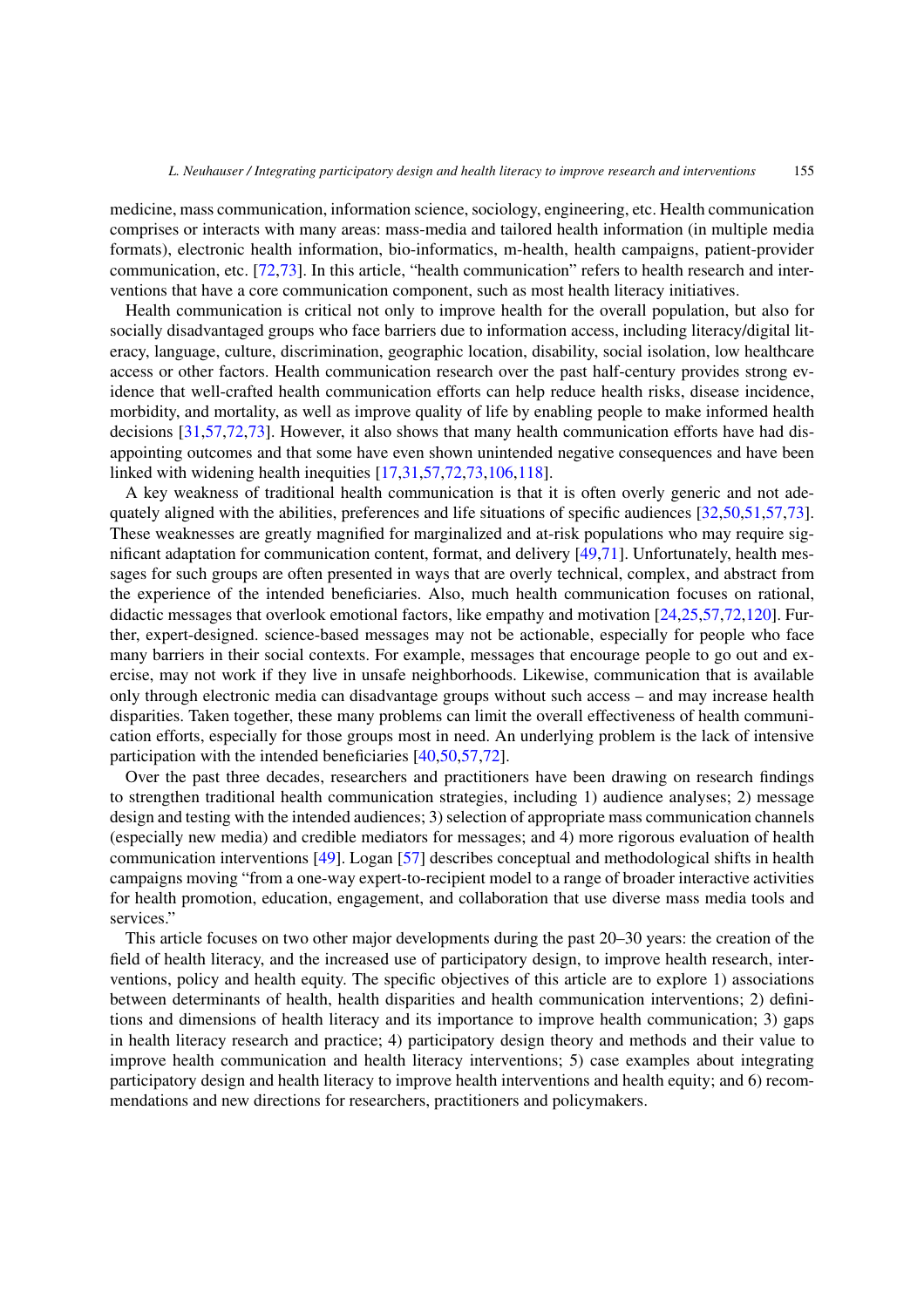## **3. The evolution of health literacy**

During the past three decades, health literacy has emerged as a critical area to advance health research, communication interventions, population health and health equity. This new field has grown in response to accumulating research showing that people's knowledge and competencies related to accessing, understanding and using health information within their social contexts is significantly correlated with their health decisions and health outcomes. Major catalysts to the field's development began with early observations that adults' skills related to understanding and using health information seemed closely related, but distinct, from their general literacy skills [\[29\]](#page-19-9).

In 2003, the National Assessment of Adult Literacy (NAAL), a national population-based survey, examined both adult literacy and health literacy skills and confirming that adult literacy and health-related literacy skills, although associated, were separate research constructs [\[55](#page-20-9)[,121](#page-23-4)]. Findings showed that health literacy is significantly associated with many socio-demographic determinants of health including race, ethnicity, income, educational attainment and age. The survey also found that only 12% of US adults were estimated to have the "proficient" skills necessary to understand and use health information within the demands of health systems. Importantly, research indicated that health literacy can be an independent risk factor or determinant of health [\[5](#page-18-3)].

Health literacy has become an issue of national concern, prompting major research efforts to define and model this concept. Research findings have also motivated national and international "calls to action" about health literacy and interventions to address health literacy problems. Health literacy scholars have traced key events in the development of health literacy research, policy and interventions [\[47](#page-20-10)[,58](#page-20-11)[,83,](#page-21-6) [85\]](#page-21-7). Research in other countries also indicates low levels of health literacy and increasing efforts to improve it [\[107](#page-22-5)]. Definitions, conceptual models and dimensions of health literacy have been constantly evolving and now cover a broad array of factors at individual, interpersonal, organizational, community and societal levels. Health literacy is highly interdisciplinary; it draws guidance from public health, medicine, psychology, education, communication, sociology, anthropology, architecture, and many other disciplines and their sub-fields. It operates in all societal sectors as illustrated in socio-ecological models.

## *3.1. Definitions*

An early definition of health literacy from the World Health Organization [\[127\]](#page-23-5) is "The cognitive and social skills which determine the motivation and ability of individuals to gain access to, understand, and use information in ways which promote and maintain good health." The American Medical Association [\[1\]](#page-18-4) defined it as "The constellation of skills, including the ability to perform basic reading and numerical tasks required to function in the healthcare environment." In 2004, the US Institute of Medicine (IOM) – now the National Academies of Science, Engineering and Medicine – advocated for a definition that has become the most standard one in the US: "the degree to which individuals have the capacity to obtain, process, and understand basic health information needed to make appropriate health decisions" [\[44](#page-20-12)]. Nutbeam [\[82](#page-21-8)] proposed three levels of competencies related to health literacy. In the lowest basic or "functional" level, an individual has a fundamental understanding of a health problem and the ability to comply with prescribed actions to remedy the problem. At an "interactive" level, a person has more advanced knowledge and skills to function in everyday society and the ability to seek out information in order to respond to changing needs. At the highest or "critical" level, a person has a significant level of knowledge, personal skills and confidence to manage their health, and the ability to take action to change the determinants of health in the environment.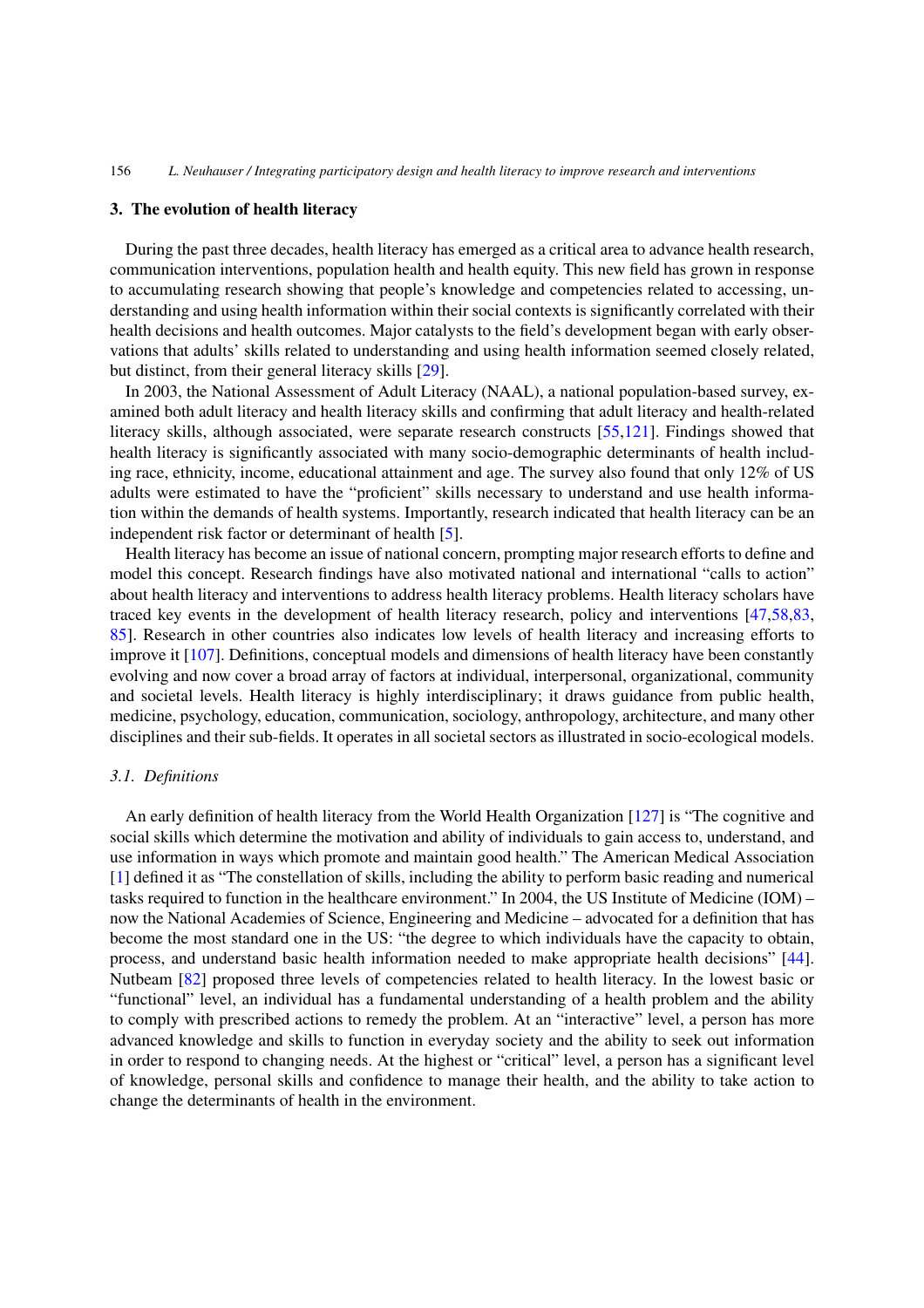Although early definitions focused on individual skills, the importance of contextual factors has been increasingly emphasized. For example, in its 2003 action plan objectives for Healthy People 2010, the U.S. Department of Health and Human Services emphasized that the concept of health literacy not only involves patients, but also providers, and organizations [\[113](#page-23-6)]. Although the IOM/NAM report proposed the above definition focused on individual skills, the report also acknowledged that health literacy is an interaction between the skills of individuals and the demands of health systems, and that there is a notable mismatch between them. The trend toward more contextual definitions highlights the multiple dimensions of health literacy, including the skills of healthcare providers to present information to individuals in a way that is understandable and actionable. The Calgary Charter [\[15\]](#page-19-10) defined health literacy as:

- Health literacy allows the public and personnel working in all health-related contexts to find, understand, evaluate, communicate, and use information.
- Health literacy is the use of a wide range of skills that improve the ability of people to act on information in order to live healthier lives.
- These skills include reading, writing, listening, speaking, numeracy, and critical analysis, as well as communication and interaction skills.

In addition to increasing emphasis on interpersonal interactions between individuals and health educators and other providers, health literacy definitions are also highlighting the importance of healthcare and other community contexts. Kickbush and colleagues [\[46\]](#page-20-13) proposed this definition: "The ability to make sound health decision(s) in the context of everyday life – at home, in the community, at the workplace, the healthcare system, the market place and the political arena. It is a critical empowerment strategy to increase people's control over their health, their ability to seek out information and their ability to take responsibility." This definition situates the phenomenon of health literacy within the public health social-ecological model, specifying the important associations of social and structural determinants of health. A new focus is to identify attributes of "health literate" healthcare institutions based on the degree to which they provide equal, easy, and shame-free access to and delivery of health care and health information [\[10](#page-18-5)[,98\]](#page-22-6). Further, Freedman and colleagues [\[34\]](#page-19-11) developed a definition for "public health literacy": "the degree to which individuals and groups can obtain process, understand, evaluate, and act upon information needed to make public health decisions that benefit the community."

In a systematic literature review, Sorensen and colleagues [\[107\]](#page-22-5) identified 17 health literacy definitions. In their content analysis, they condensed definitions to six cluster areas: (1) competence, skills, abilities (cognitive, social, personal and communication skills, motivation, etc.); (2) actions (accessing, understanding, processing and making decisions about health information, etc.); (3) information and resources (including kinds of health information in multiple formats, and health-related services, etc.); (4) objective (promoting/maintaining health, becoming empowered, making health decisions, interacting with healthcare environments, etc.); (5) context (healthcare, home, community, workplace and political settings, etc.); and (6) time (across the life course). In a 2016 National Academy of Medicine report, Pleasant and colleagues [\[90](#page-22-7)] commented on the multidisciplinary and multidimensional nature of health literacy. They advocated for the development of a new definition of health literacy that provides "a description of this multidimensionality; an explanation of a variety of settings and modes and media; and the unique psychological impact of health literacy on empowerment and health decisions."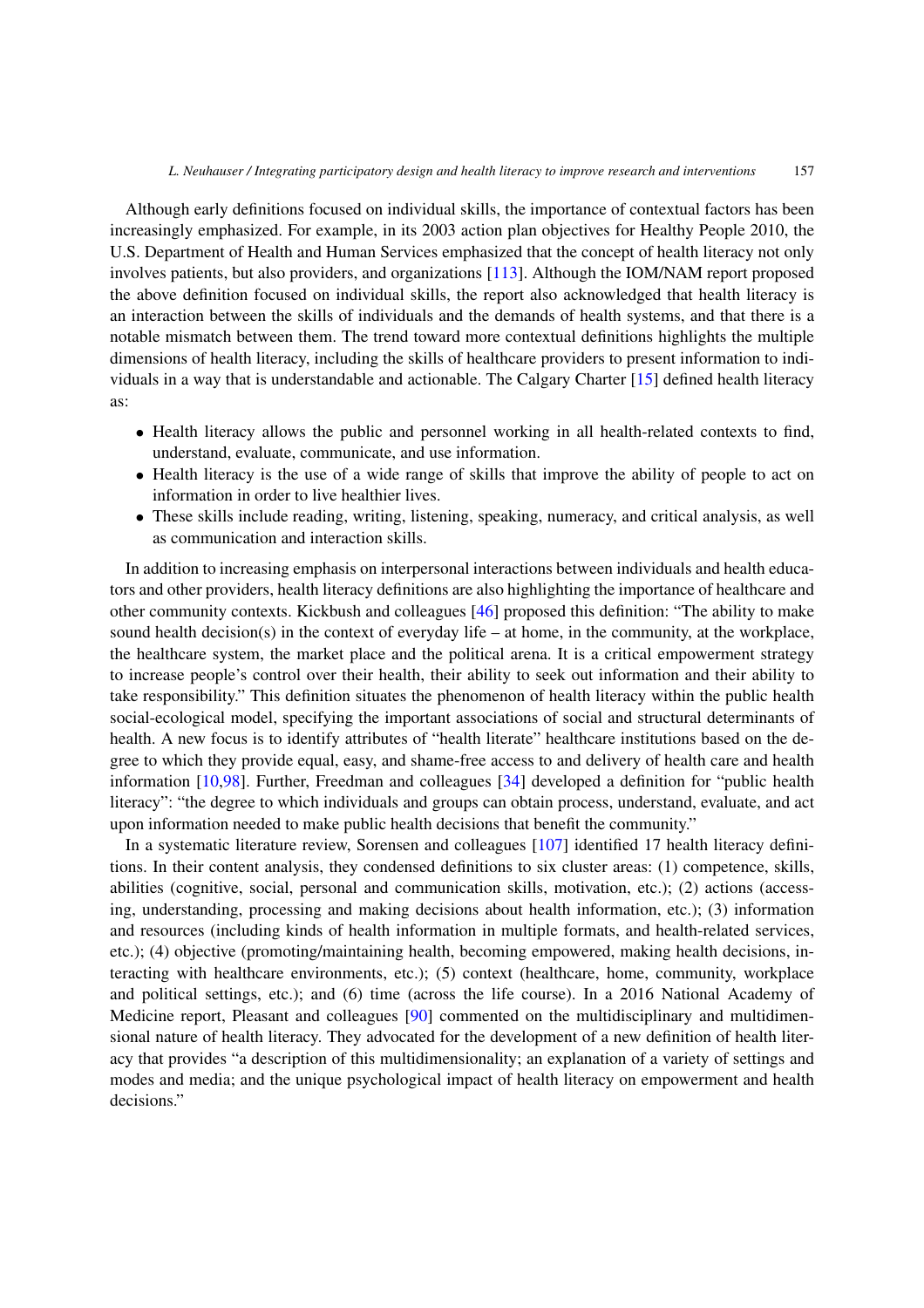## *3.2. Health literacy models, dimensions and new directions*

The evolution of health literacy definitions is linked to expanding conceptual health literacy models. In their 2012 systematic review, Sorensen and colleagues [\[107](#page-22-5)] identified 12 models and their dimensions and analyzed their similarities and differences. Models included many core health literacy factors: individual capacities related to knowledge, information access, reading, listening, speaking, numeracy, memory, healthcare navigation, and critical health decision-making. Some models incorporated behavioral factors such as health risk behaviors, use of healthcare, and medication adherence. These factors are considered important within the "medical health literacy" models that focus on individuals' abilities for self-care and interacting effectively within healthcare systems. Other "public health literacy" models take a broader view and incorporate factors that go beyond personal health literacy factors to encompass determinants of health in a variety of societal situations [\[88\]](#page-21-9). These models have stronger emphasis on empowerment, advocacy, and group and community factors.

The models posit a wide range of antecedents and consequences of health literacy [\[107](#page-22-5)]. In addition to the above-mentioned capacities, antecedents include wide range of demographic, psychosocial, cultural, media use, past health experience/knowledge, social support, and social capital factors that influence a person or groups' health literacy status. The models conceptualize that higher health literacy can result in more positive attitudes, higher motivation and self-efficacy, improved health status, improved health behaviors, lower healthcare costs, less frequent use of healthcare services, improved healthcare systems, etc. Consequences range from those at the individual level to community and societal levels, such as positive effects on social capital, intergenerational community empowerment, on (other) determinants of health, and on health equity.

The evolving definitions, conceptual models and dimensions are an impressive achievement for the relatively new field of health literacy, but important gaps remain. Sorensen and colleagues [\[107](#page-22-5)] suggest that these models can be improved to: 1) include more comprehensive factors related to existing knowledge about health literacy; 2) better integrate factors in "medical" and "public health" perspectives; 3) acknowledge that health literacy is not static, but rather changes over the life course; and 4) develop stronger causal pathways between antecedents and consequences [\[84\]](#page-21-10). They propose a new model (see their Fig. 1) that conceptualizes social, environmental, situational and personal determinants of health as antecedents, and health literacy as competencies to access, understand, appraise and apply health information as a patient in healthcare, disease prevention and health promotion domains. Their model includes individual, health system and societal consequences, with additional emphasis on empowerment, and notes that consequences reflect a process over the life course, and affect health sustainability and equity.

Just as Pleasant and colleagues [\[90](#page-22-7)] called for a new definition of health literacy that includes its unique psychological impact on empowerment and health decisions, conceptual frameworks should also illustrate how health literacy and other determinants of health promote or hinder motivation, empowerment, self-efficacy and behavior change. Although some health literacy conceptual frameworks include these factors either as an antecedent, a health literacy "capacity," or a consequence of health literacy, the pathways are still vague, and many are still focused on cognitive, skills-based factors. Because some research shows that "patient activation" can compensate for low health literacy as an independent predictor of improved health behaviors, Hibbard [\[42](#page-20-14)] proposes that this factor be included in models. McCormack and colleagues [\[65](#page-21-0)] likewise call for expanding models to include various patient engagement factors.

As noted earlier, substantial research from the public health field of epidemiology shows that sense of control/empowerment is one of the strongest predictors of people's health [\[64](#page-20-0)[,103](#page-22-0)[,122\]](#page-23-0). Therefore,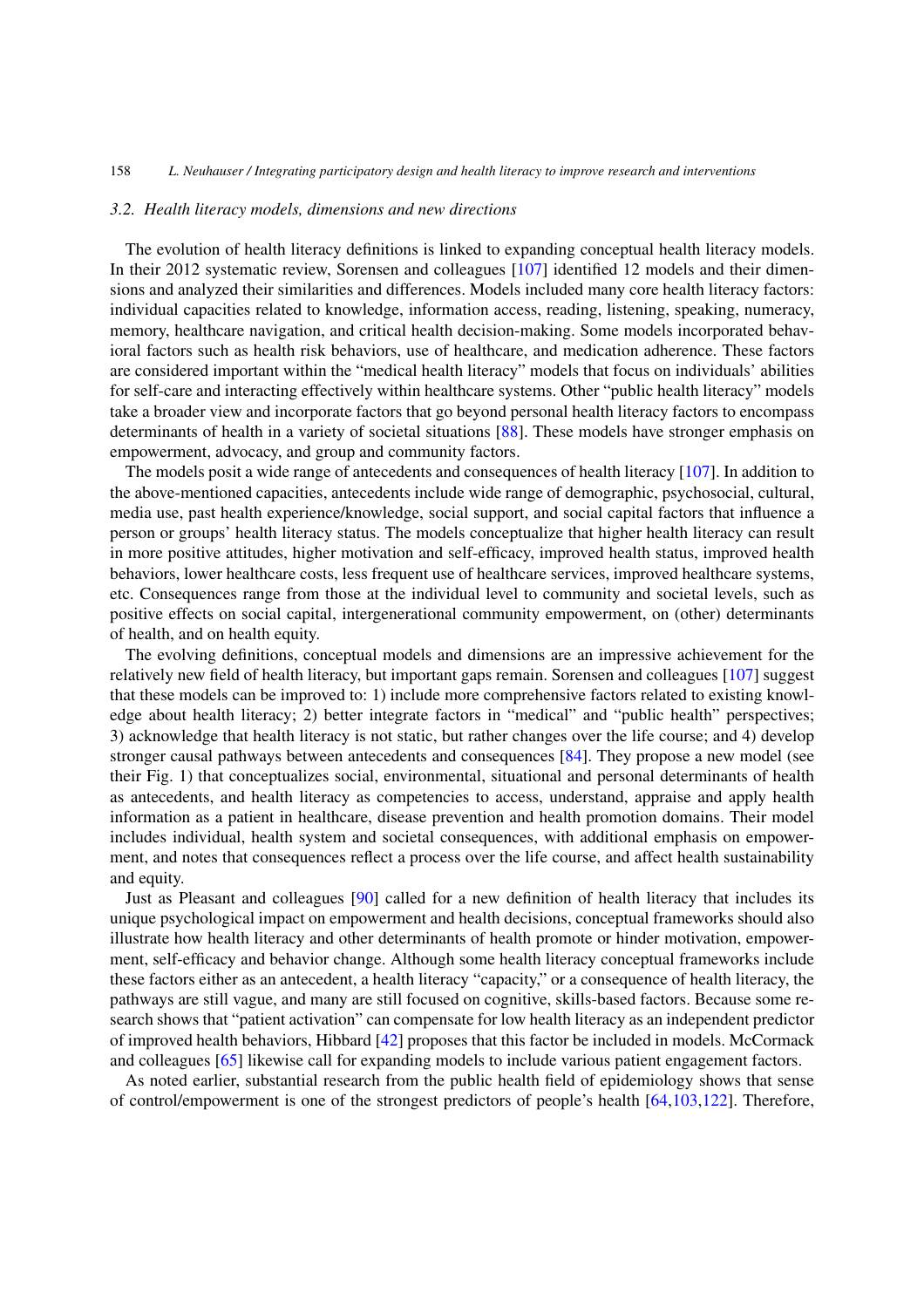epidemiological research and models can greatly contribute to building out health literacy models, as can research from other disciplines, like psychology [\[119](#page-23-7)] and behavioral sciences. Taking an even broader view, Logan [\[59](#page-20-1)] cites the need for an expanded, multidimensional conceptual framework that integrates health literacy and multiple other determinants of health to posit how they overlap and how they affect health disparities and health inequities. Because health literacy is a powerful determinant of health and mediates of determinants of health, a new model could identify unique health literacy pathways for interventions that could reduce health disparities.

## **4. Health literacy interventions**

The new field of health literacy field has had impressive achievements over the past two decades: a growing evidence base of theoretical and empirical research; application of research into practical interventions; and advancement of policy mandates at local, national and global levels. As discussed earlier, health literacy research has created multiple conceptual frameworks with an increasing number of dimensions, causal pathways and measurable constructs. Research has also identified a large number of existing or refined instruments that can be used to examine health literacy variables. The most comprehensive listing of these instruments is Boston University's Health Literacy Tool Shed accessible at: [http://healthliteracy.bu.edu.](http://healthliteracy.bu.edu) As of 2016, the site included information on 125 tools that measure health literacy. Although the concept of health literacy emerged in the US, it has now spread globally. The everexpanding number of scientific publications, health literacy conferences and associations, and research grants reflect the vitality of the field. Interest in the field has attracted investigators from many other disciplines who are enriching health literacy research from their perspectives.

Health literacy research has identified important relationships between health literacy levels and health knowledge, attitudes, behaviors, outcomes and disparities. According to a systematic review of the literature conducted the US Agency for Healthcare Research and Quality (AHRQ) [\[9\]](#page-18-6), lower health literacy levels were "consistently associated with increased hospitalizations, greater emergency care use, lower use of mammography, lower receipt of influenza vaccine, poorer ability to demonstrate taking medications appropriately, poorer ability to interpret labels, health messages, and, among seniors, poorer overall health status and higher mortality." The study concluded that "health literacy level potentially mediates disparities between blacks and whites." Research is increasing indicating that health literacy can be considered as an independent predictor of health (a socially derived determinant of health) or as an intermediate variable that interacts with other social or structural determinants of health [\[5](#page-18-3)[,9](#page-18-6)[,59](#page-20-1)[,60](#page-20-15)[,111](#page-22-8)[,125](#page-23-8)]. Most health literacy interventions to date are health communication initiatives focused in healthcare systems to provide easier-to-use health information, and to improve patient-provider communication and delivery of healthcare services.

The focus on redesigning health information was prompted by over 1,000 studies of health print materials (including medication labels) and websites showing that text readability significantly exceeded the estimated reading skills of the audiences for whom they were developed [\[23](#page-19-12)[,67](#page-21-11)[,78](#page-21-12)[,99](#page-22-9)]. Strategies to design and assess "plain language" communications have been codified into health literacy principles that include reducing reading levels and improving syntax, cultural appropriateness, and format for easier comprehension. Descriptions of these recommended practices include those provided by the US Centers for Disease Control and Prevention CDC and AHRQ [\[14](#page-18-7)[,27\]](#page-19-13).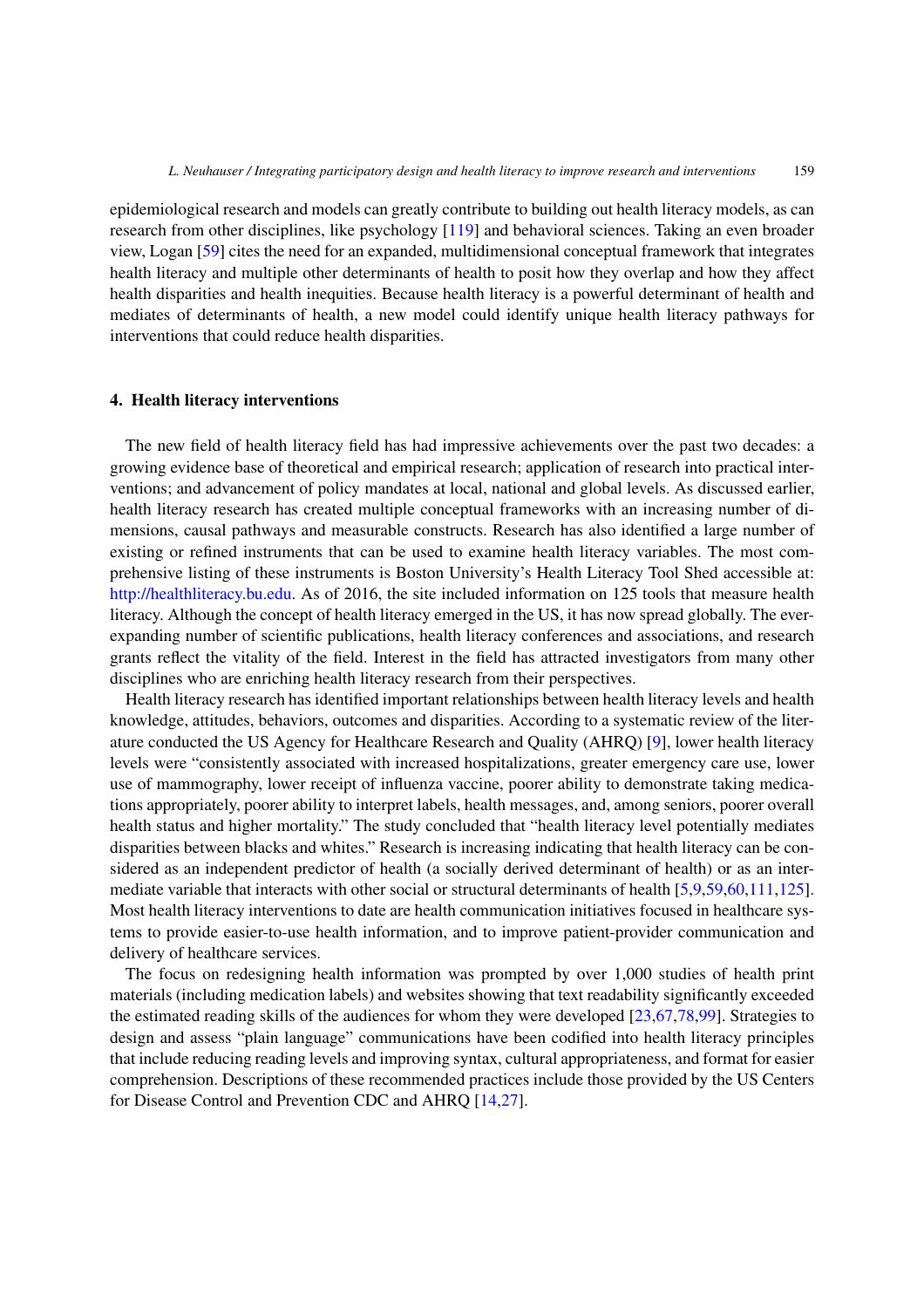### *4.1. Results of health literacy interventions research*

Although results are uneven, many studies of health information using health literacy principles show improvements in patients' comprehension and/or behavioral outcomes [\[3](#page-18-8)[,9](#page-18-6)[,39](#page-19-14)[,45](#page-20-16)[,70](#page-21-13)[,78](#page-21-12)[,100](#page-22-10)[,101](#page-22-11)[,110,](#page-22-12) [124](#page-23-9)[,129\]](#page-23-10). Taggert and colleagues [\[112\]](#page-22-13) found overall positive outcomes in health literacy and behavioral risk factor reduction among a wide variety of healthcare and community interventions. Another promising intervention area is applying health literacy strategies to improve medication adherence and medical device use. Some studies are showing that interventions that simplify medication labeling and instructions, combined with improved patient engagement are associated with better medication adherence and proper device use [\[4](#page-18-9)[,9](#page-18-6)[,91](#page-22-14)[,100](#page-22-10)[,104](#page-22-15)[,105](#page-22-16)[,124](#page-23-9)[,128\]](#page-23-11). The US Food and Drug Administration and pharmaceutical companies are becoming increasingly active in health literacy research and interventions [\[33](#page-19-15)[,77](#page-21-14)[,104](#page-22-15)[,126\]](#page-23-12).

Although research about healthcare provider interactions with patients ("oral health literacy") is at an early stage, a recommended technique is "teach back" (or, "teach to goal") in which providers assess patient's comprehension of important information and clarify it as needed, is showing some positive results [\[6](#page-18-10)[,100\]](#page-22-10). Research about "health literate" systems and is nascent, but growing [\[97](#page-22-17)[,98\]](#page-22-6). Likewise, community-level ("public health") health literacy efforts are at an early stage, but are showing positive results [\[39](#page-19-14)[,70](#page-21-13)[,87](#page-21-15)[–89\]](#page-22-18). Community-level interventions show promise to move health literacy efforts "upstream" to prevent disease and promote health.

The AHRQ [\[9](#page-18-6)] review assessed health literacy interventions among 42 interventions that met study design criteria. Among this relatively small pool of intervention studies, the review found uneven, and as yet "low" or "insufficient" evidence for efforts intended to redesign information for better comprehension. There was moderate evidence for positive effects of mixed interventions on healthcare use, intensive self-management interventions on behavior, and disease management interventions on disease prevalence/severity. Evidence was mixed and "insufficient" about the effects of health literacy interventions on knowledge, self-efficacy, and quality of life, and costs. The report suggested these priorities to advance the design features of interventions: testing novel approaches to increase motivation, techniques for delivering information orally or numerically, "work around" interventions such as patient advocates; determining the effective components of already-tested interventions; determining the cost-effectiveness of programs; and determining the effect of policy and practice interventions.

# *4.2. Gaps and new directions for health literacy interventions research*

Overall, health literacy intervention research shows positive, but uneven results and an updated systematic review is needed to encompass more recent efforts. Examination of basic research and interventions research in health literacy indicates important gaps. Conceptual models need to be built out to incorporate more determinants of health and their relationship to health literacy factors, including identification of mediating and moderating variables that affect health outcomes and disparities. More examination is needed of non-cognitive variables, such as motivation and self-efficacy and their relationship to health behaviors and health/quality of life outcomes. For example, it has been frustrating to learn that even with all the important health literacy principles applied to health communications, not all "health literate" information has been shown to improve people's comprehension, and evidence is still sparse about whether it significantly increases positive health behaviors. Health literacy design principles do not include all the factors that affect people's interest in, comprehension of, motivation, and ability to use health information to make changes [\[77](#page-21-14)[,78](#page-21-12)]. Similarly, "oral health literacy" interventions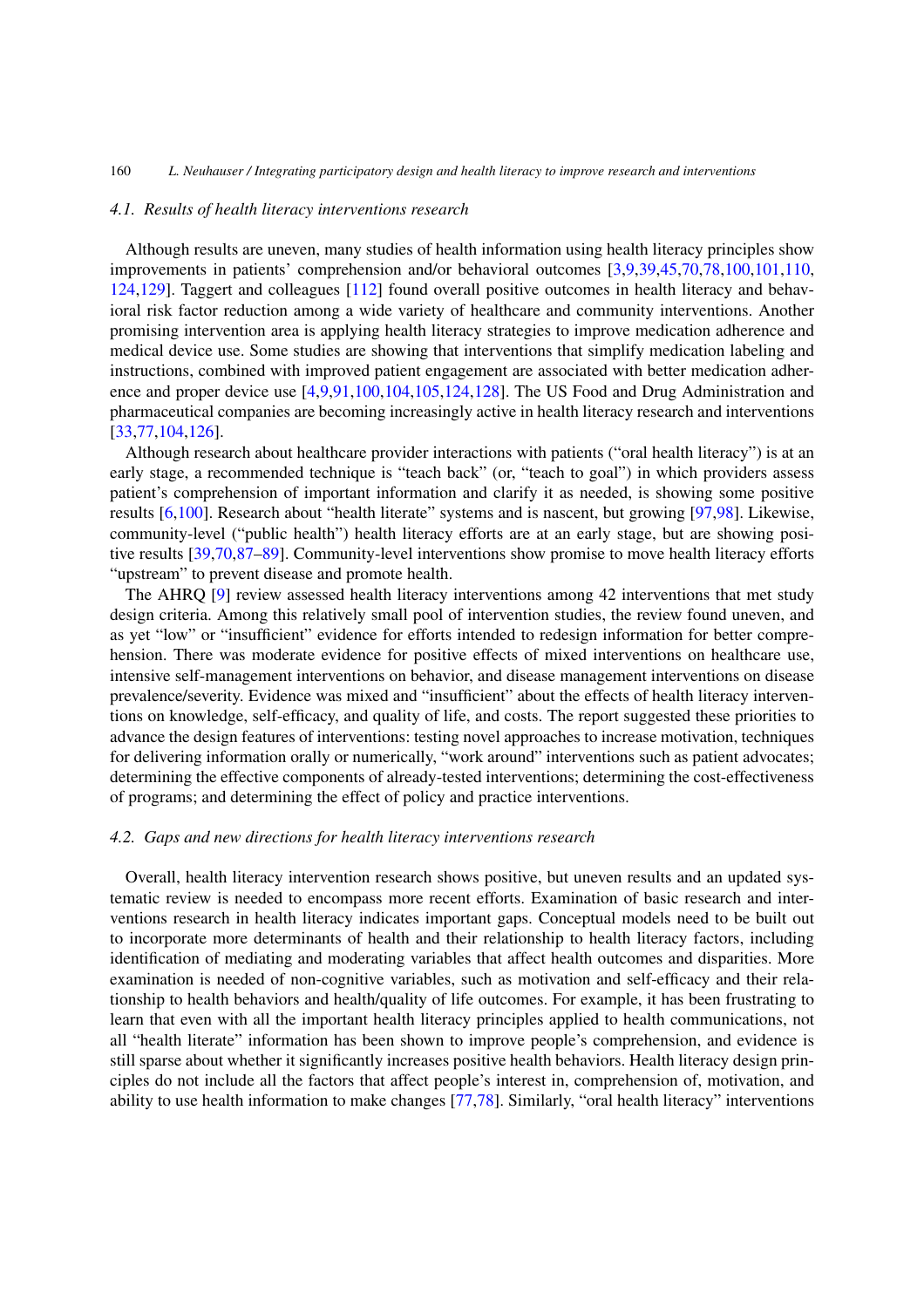to improve patient-provider communication, do not always show significant outcomes in desired behaviors. This may be related to many factors, such as the patient's anxiety in an examining room, non-verbal behavior of healthcare providers, lack of visual tools to accompany the oral communication, or lack of social support from a family member. Likewise, in these situations, a person's health concerns may be secondary to other important issues they are dealing with in their lives.

Currently, important work is underway to define attributes of "health literate" healthcare settings en-gage and support patients [\[10](#page-18-5)]. These factors include recommendations from health literacy research such as improving the design of information resources, patient-provider communication, signage, etc. However, it will be challenging to identify many other factors that are not yet clear in the literature: What exactly is a "shame-free environment?" What colors, sounds, spaces and designs in the setting calm and engage people? How can information be presented in the setting that intrigues people to interact with it, search out their own questions, and become more "activated" to make and carry out health decisions? A deeper question is: How do researchers and practitioners even know what questions to ask? In my view, the lack of intensive participation of the users has been a major impediment to designing, implementing and evaluating more powerful health literacy interventions. The AHRQ report [\[9\]](#page-18-6) recommends that investigators pilot test new interventions, but this is quite different from engaging users *from the start* as co-designers. Although health literacy models and principles offer helpful guidance and tools, researchers themselves cannot specifically define what helps or hinders people from making healthy changes within their multiple contexts and what actions would further health equity [\[60](#page-20-15)]. Fortunately, there is a growing body of research about the value of participatory design to improve health communication interventions, and some early guidance about applying these strategies to health literacy initiatives.

#### **5. Participatory design**

In 1978, at the Alma Ata Conference on Primary Health Care [\[123\]](#page-23-13), WHO member states signed the first international declaration about the right to health and commitment to primary healthcare. This was also the first international declaration to emphasize the importance of participation. Point 10 specifies that primary healthcare "requires and promotes maximum community and individual self-reliance and participation in the planning, organization, operation and control of primary healthcare, making fullest use of local, national and other available resources; and to this end develops through appropriate education the ability of communities to participate."

Since then, participation has been a core element of local, national and global health mandates. In the area of health communication/health literacy interventions, two decades of studies show that when users participate in designing and testing communication, outcomes are more successful, including those for vulnerable groups. Examples include: Hoy et al., Neuhauser & Kreps, Barton et al., Vaiana & McGlynn, Neuhauser, Wang, Vallance et al., Cooper et al., Gustafson et al., Minkler & Wallerstein, Logan, Hesse & Schneiderman, Neuhauser & Rothschild et al., Neuhauser & Kreps, Neuhauser & Kreps et al., Davis et al., Neuhauser, Kreps & Syme, Kreps & Sparks, Kreps & Neuhauser, Noar & Harrington, Schillinger et al., Wolf et al., Smith & Wallace, Yin et al., Arcia et al., Neuhauser & Constantine et al. [\[3](#page-18-8)[,8](#page-18-11)[,20](#page-19-16)[,23](#page-19-12)[,37](#page-19-17)[,40](#page-19-8)[,43](#page-20-17)[,49](#page-20-8)[,50](#page-20-6)[,58](#page-20-11)[,66](#page-21-16)[,68](#page-21-17)[,70](#page-21-13)[,72](#page-21-3)[,74](#page-21-18)[–76](#page-21-19)[,78](#page-21-12)[,80](#page-21-20)[,100](#page-22-10)[,104](#page-22-15)[,115](#page-23-14)[,116](#page-23-15)[,120](#page-23-3)[,124](#page-23-9)[,128](#page-23-11)]. An important outcome of many of these interventions is that they have been successful among groups that experience many health disparities, and thus can improve health equity. Despite the increasing evidence of the value of participatory design, *intensive* participatory processes are still not the norm in health communication/health literacy efforts. For example, in a systematic review of patient decision aids, Coulter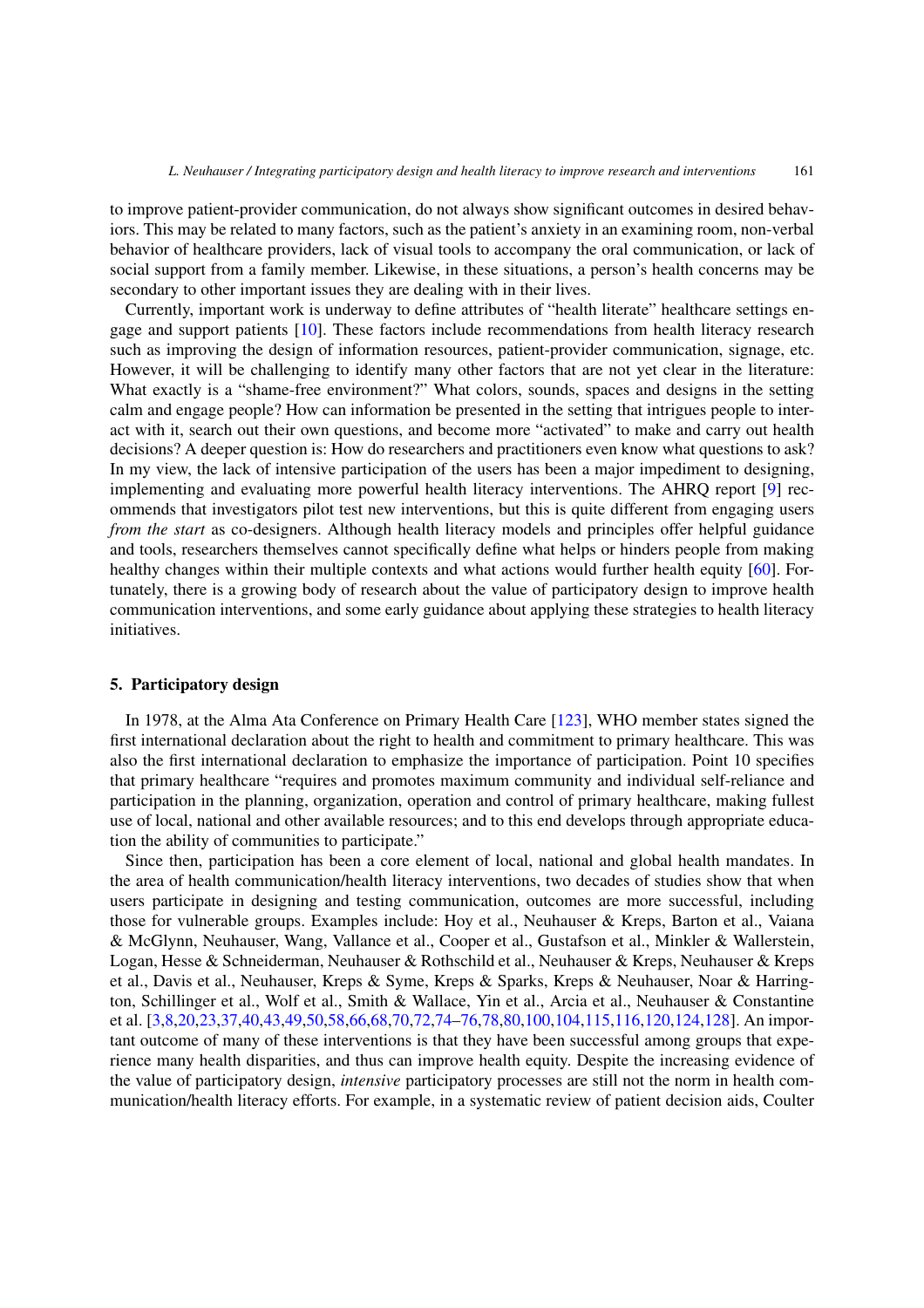and colleagues [\[21](#page-19-18)] found that only half the aids were tested with patients. Frequently, "participation" is limited to the important, but not sufficient, step of pilot testing interventions strategies initiated by researchers and/or practitioners – rather than by the users. Because many researchers and practitioners are not trained on the scientific value and specific strategies of intensive participatory design, it is useful to examine the theoretical foundation and empirical methods of participatory design.

# *5.1. Origin and scientific foundation of participatory design in social sciences*

Theories and methods of participatory design have emerged over the past 60 years from multiple disciplinary roots. In the field of health promotion, participatory design is typically traced to its social science origins. Beginning in the middle of the last century, social scientists began to critique definitions and models of health as overly focused on clinical risk factors and medical treatment, rather than on broader health promotion within socio-ecological models, such as sociologist Aaron Antonovsky's model of "salutogenesis" [\[2](#page-18-12)]. Scholars were also concerned about the tension between investigators' agendas vs. people's needs, such as researchers' motivation to create constructs and publish papers rather than collaboratively engage in transformational actions to benefit groups. They thought the investigator-directed approach limited the theoretical understanding of conceptual models of health as well as empirical methods develop effective interventions. For example, Antonovsky criticized researcher-created health models as too focused on individual comprehension of health knowledge, rather motivational factors with social contexts.

Sociologist Kurt Lewin created the concept of "action research" in 1946 [\[56](#page-20-18)]. He described it as "a comparative research on the conditions and effects of various forms of social action and research leading to social action" that uses "a spiral of steps, each of which is composed of a circle of planning, action and fact-finding about the result of the action." Reason and Bradbury [\[93](#page-22-19)] described action research as "an interactive inquiry process that balances problem solving actions implemented in a collaborative context with data-driven collaborative analysis or research to understand underlying causes enabling future predictions about personal and organizational change." Related models that integrate highly collaborative research and action models include participatory action research and community-based participatory re-search [\[16](#page-19-19)[,66](#page-21-16)[,94](#page-22-20)]. These models emphasize "research for action" and "action for research, and engage researchers and community members as co-collaborators. They highlight the importance of using multiple qualitative methods in specific contexts, rather than quantitative methods to generalize research across contexts, as does traditional research. Action research, especially community-based participatory action research, generally involves long-term processes of community-researcher engagement, problem identification, reflection and intervention development, implementation and revision [\[66\]](#page-21-16).

#### *5.2. Origin and scientific foundation of participatory design in design sciences*

Although researchers and practitioners in health communication/health literacy fields are more familiar with models and methods of participatory design derived from social sciences, participatory design also emerged in parallel through socio-technical sciences and offers important theoretical and methodological guidance. Architect and designer Buckminster Fuller introduced the term "design science" (the study of design) in 1963 [\[35](#page-19-20)]. Design science is considered one of three major categories of the systematic study of knowledge (epistemology); the others are the natural sciences and the human sciences [\[36](#page-19-21)]. In the natural sciences (e.g., physics, chemistry), researchers seek law-based explanations about phenomena in the natural world and assume that this knowledge can be generalized to multiple settings.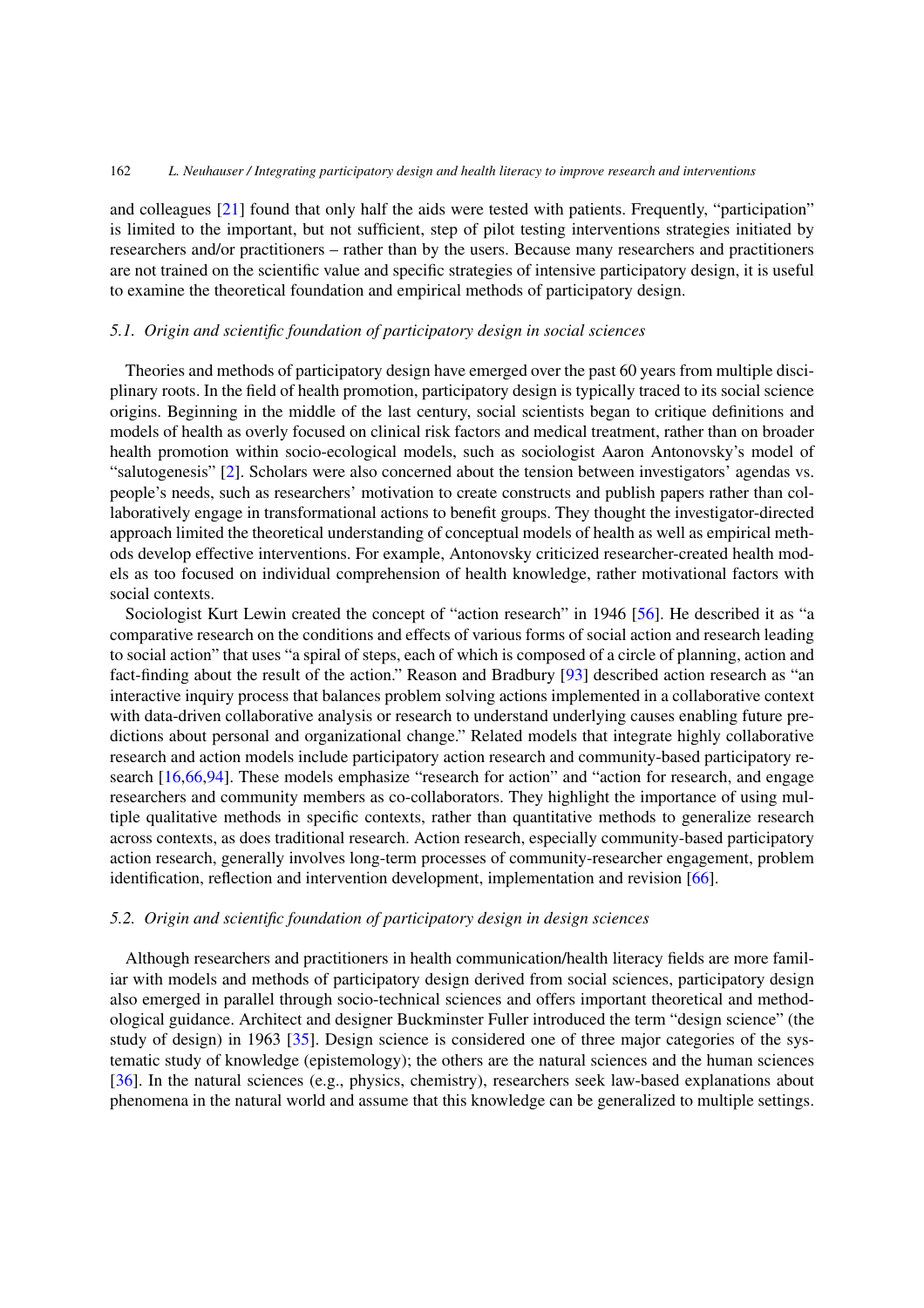This was the dominant scientific paradigm until the mid-20th century. At that time, the human, or interpretive, sciences emerged and are considered the second epistemological paradigm [\[28\]](#page-19-22). This research perspective includes social sciences and humanities, and acknowledges that because human phenomena are not as predictable or generalizable as are natural science laws, they should be studied using multiple methods in many settings [\[19\]](#page-19-23).

Design sciences, or "sciences of the artificial" are concerned "not with how things are, but with how they might be" [\[102](#page-22-21)]. In design sciences, researchers study human-created (artificial) objects and phenomena intended to solve problems and meet goals. These artifacts can be symbols, material objects, activities, services, and learning or living environments [\[13](#page-18-13)] – such as health care and health literacy interventions. Design science fields include engineering, information systems, architecture, computer science and other primarily "socio-technical" fields. Because design sciences focus on things that do "not yet exist," they specifically address the so-called "wicked" nature of problems [\[13\]](#page-18-13). In this situation, problem understanding and problem solving should happen concurrently, and there is no end to identifying problems and refining designs. Therefore, researchers should not predict solutions or hypothesize outcomes too early, but rather conduct iterative, problem identification-problem solution processes. Because of their complexity across social-ecological contexts, most health problems, such as those related to health literacy, can be considered "wicked."

The epistemological differences between design sciences, and natural and human sciences are reflected in differences in research goals, overall research design and methods [\[61\]](#page-20-19). Because the goal of design science inquiry is on inductive problem solving, research is focused on studying processes to arrive at a solution. In contrast, research in both the natural and human sciences is traditionally focused on predicting and testing theories. This is an important distinction because design science research is not aligned with the traditional requirements that researchers define theories, hypotheses, interventions and analysis plans *before* a project is funded. Human and design sciences overlap in the area of participatory action research in which health and social interventions are collaboratively developed and studied iteratively [\[66](#page-21-16)[,75\]](#page-21-21). From the design science perspective, participatory (or user-centered) design has been defined as "an approach to the assessment, design and development of technological and organizational systems that places a premium on the active involvement of. . . potential or current users of the system in design and decision-making processes" [\[18](#page-19-24)].

#### *5.3. Design science methods*

There are also methodological differences among the three research paradigms. Methods in natural sciences are primarily observational and quantitative, whereas those in human science are more mixed, qualitative and researcher-participative. Design science methods are mostly qualitative, user-intensive, and emphasize "problem and solution" and "build and evaluate" loops [\[62\]](#page-20-20), as shown in Fig. 1 [\[95](#page-22-22)].

In the problem development cycle in Fig. [1,](#page-11-0) data are gathered from users and other sources, analyzed, and used to define problems and needs. In the solution development cycle, ideas are generated to build and test prototypes with users. Iterative feedback loops are used within and between the cycles. Although there is no theoretical end to problem identification and solution, there is a point where researchers and developers finalize and deploy a solution when it reaches the users' key specifications. For example, for a health literacy materials-based intervention, user criteria might include content and format that are attractive, navigable, comprehensible, motivating, culturally appropriate, and actionable. In addition to involving users intensively, communication with other stakeholders is also important. A health literacy intervention might require that researchers, healthcare providers, members of community organizations,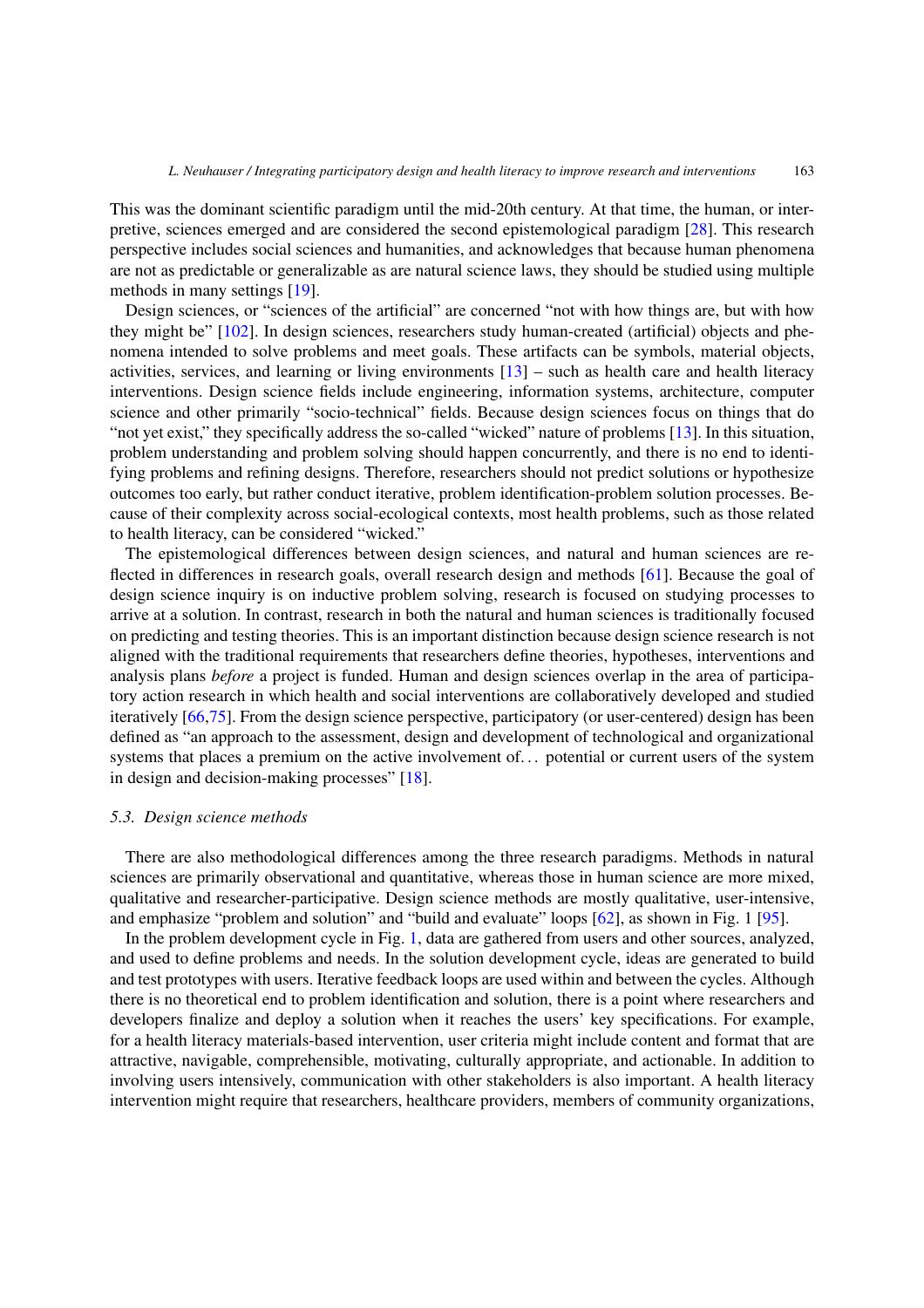



<span id="page-11-0"></span>Fig. 1. The general design process (Roschuni, 2012). Celeste Nicole Roschuni. Reproduced by permission of Celeste Nicole Roschuni. Permission to reuse must be obtained from the rights holder.

policymakers or others collaborate with users on the identification of specifications, barriers to implementation, and evaluation design. Evaluation and later revisions of the "solution" (prototype) continue over time using this process. Because design methods focus equally on building and evaluating solutions, evaluation is a continuous detailed process that starts at project initiation – in contrast with traditional "before" and "after" research designs. Although this conceptual model is intricate, it can guide rapid development of viable, user-designed solutions in a more pragmatic way than traditional approaches.

Design science as a form of scientific inquiry also subsumes the area known as "human factors research" which takes into consideration the interaction between the intended users and the products, systems or processes that are being designed – such as in engineering or medical informatics. Design science approaches are frequently referred to as "user-centered," "human-centered," or "human factors" design and include many techniques from multiple fields. "Usability testing" and "design thinking" are two commonly used methods. As mentioned earlier, even though participatory action research and community-based participatory research are traditionally considered under the human sciences branch of scientific inquiry, their methods often overlap, or are synergistic with, those in the design sciences. A positive trend is that researchers and practitioners from both human and design sciences are increasingly drawing on methods – outside their traditional disciplines – that share the commonality of engaging intended users in design and implementation. The Institute of Design at the University of California, Berkeley, is developing a repository of design methods called The Design Exchange [\(http://www.](http://www.thedesignexchange.org) [thedesignexchange.org\)](http://www.thedesignexchange.org) that will include many design methods and cases.

Design thinking methods originated at the Stanford University Institute of Design [\(http://dschool.](http://dschool.stanford.edu) [stanford.edu\)](http://dschool.stanford.edu) and include five stages: empathize with users, define issues, generate ideas, and prototype and test solutions. Note that the requirement to reach a deep level of empathy with users *before* moving on to other steps differs from traditional research strategies that begin with identifying problems. In early design thinking exercises, users and stakeholders engage in rapid problem and solution identification. These exercises are especially effective because both experts and end users participate as equals and processes are highly visual and interactive (i.e. teams draw solutions), rather than primarily cognitive and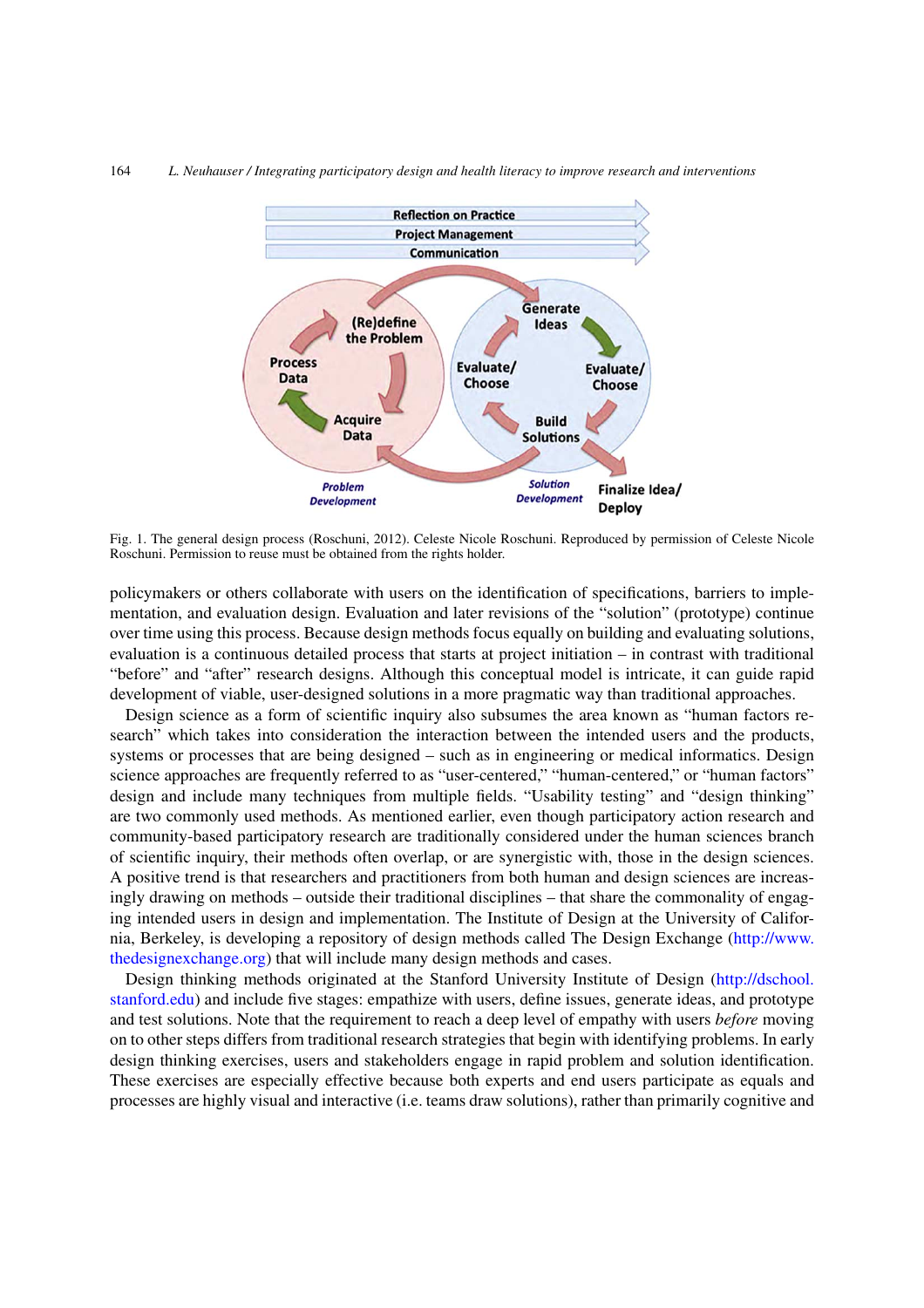data-oriented, as in traditional health "program planning." User-centered design is effective at individual, organizational, community and societal levels. Vechakul and colleagues [\[117\]](#page-23-16) used these methods in a community-based project with new mothers.

Usability testing refers to a broad range of structured methods to engage users in designing communication materials [\[79](#page-21-22)[,96](#page-22-23)]. Usability tests are often one-on-one situations that involve a tester asking a user to interact with a prototype, accomplish specific tasks related to it, and to recommend changes to it (such as to text, format, and graphics for a health communication resource). The prototype is then revised with participant input. Usability testing should continue until additional tests no longer elicit major new issues or recommendations. As participatory design becomes more widespread in health and social sciences, methods are being drawn from both the human and design sciences. One difference is that user-centered design processes are typically rapid cycles of problem identification and solution creation, whereas participatory action research emphasizes longer-term community engagement. Decisions about which approach to use and/or how to combine these approaches should be made collaboratively with participants in the specific context of a project.

# **6. Integrating participatory design and health literacy**

As discussed earlier, two decades of research shows that participatory design strategies have improved health communication interventions, including health literacy efforts. Despite the promise of participatory design approaches in health literacy research and interventions, intensive participation is still not the norm. A problem is that health literacy researchers are typically trained in traditional research theory and methods in the human sciences. In this orientation, researchers typically build conceptual models, initiate theory-driven research, including *a priori* hypotheses, intervention design and analyses plans – as expected in the scientific community and as required by most funders. "Participation" may consist of pre-testing "health literate" information resources or patient engagement approaches, but is greatly limited by not having full user/stakeholder collaboration from the start. As a result, researchers often have less access to deep user/stakeholder input needed to build out better conceptual models and interventions.

The challenge to build out conceptual models of health literacy with better pathways related to the beliefs, habits, emotions, and motivations of intended users, and to apply these effectively to interventions is reflected in the modest and uneven results of health literacy efforts to date. Fortunately, health literacy researchers and practitioners are increasingly adopting participatory strategies and strengthening interventions, as demonstrated by the success of collaboratively designed health literacy initiatives to improve patient engagement and chronic disease management as mentioned earlier. Participatory design models and methods from both the social sciences and the design sciences provide important theoretical guidance and practical strategies for researchers and practitioners. Participatory action research, from the social sciences has begun to change how communities are engaged in research and action [\[66](#page-21-16)[,93](#page-22-19)]. Because participatory action research is often a long-term process, it does not always align well with time constraints of many health literacy efforts. However, it is well suited to multi-year community health literacy initiatives. Design science theory and approaches are less familiar to health communication and health literacy researchers and practitioners, but offer powerful new opportunities to advance health literacy efforts relatively quickly.

In addition, health literacy models and principles can greatly improve the work of those using participatory design. Developers of electronic health communication apps generally intensely involve users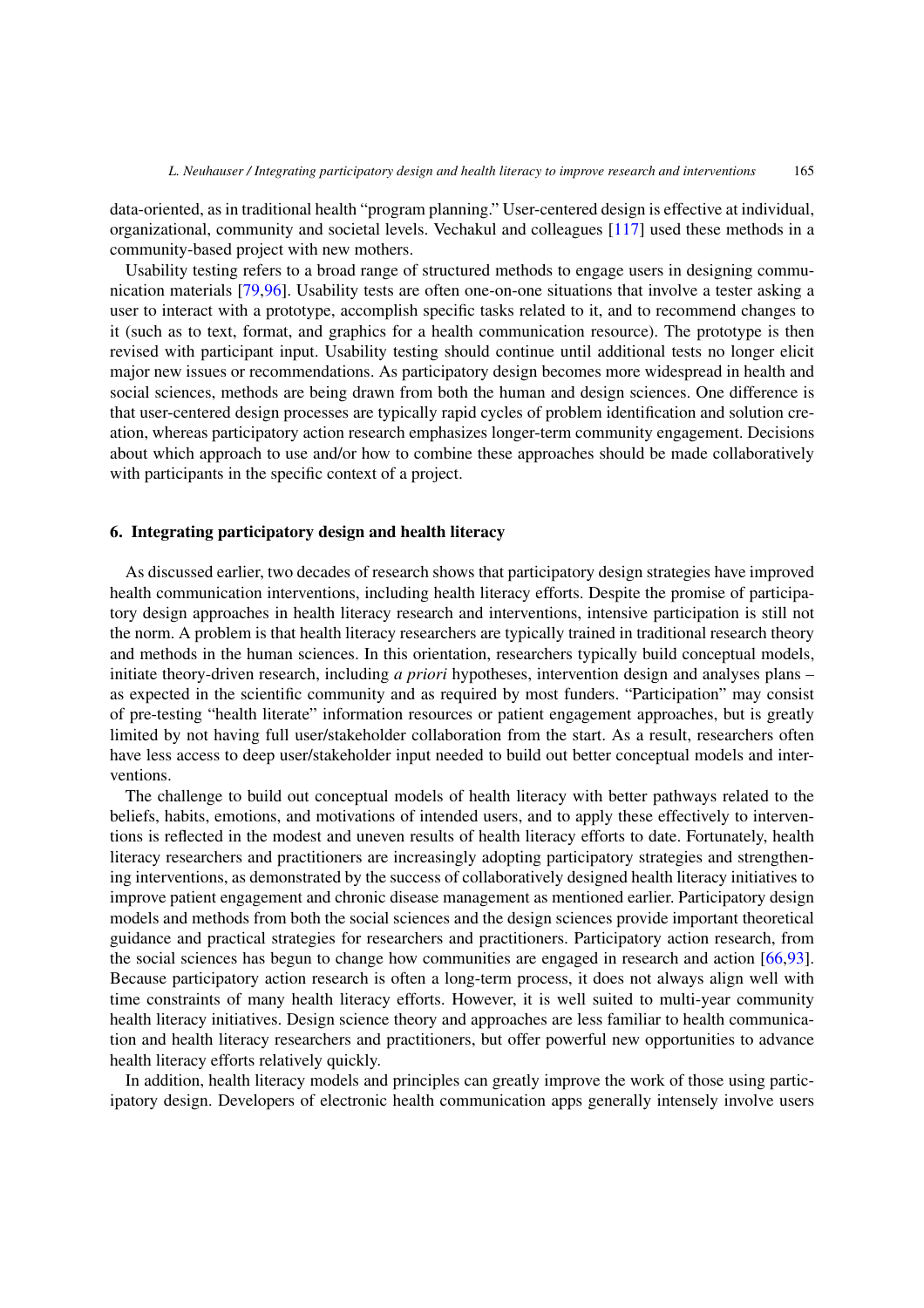during iterative design phases, but may not be familiar with guidance from health literacy research and practice that can assess and improve user comprehension and navigation. This was demonstrated at the 2011 Stanford University Artificial Intelligence and Health Communication conference. Computer science developers had created amazing health avatars and other interactive programs, but some showed disappointing results when used in interventions. Health literacy scholars at the conference pointed out problems with the high reading level (college), and lack of adherence to other important health literacy principles [\[75](#page-21-21)]. Nor are developers in the information sciences necessarily familiar with the many psycho-social factors that affect health. Hevner and colleagues [\[41](#page-19-25)] called for "synergistic efforts between behavioral science and design science researchers." Similarly, researchers and practitioners involved in community interventions can significantly benefit from incorporating health literacy guidance, as described in cases below. Although evidence is increasing about the value of integrating health literacy and participatory design strategies in health interventions, there is a lack of detailed guidance for researchers, developers and practitioners about how to do so in a way that gets to the deep personal and contextual levels needed for scientific inquiry and successful interventions.

# **7. Strategies to integrate participatory design and health literacy**

This section offers suggestions and case examples drawn from my 25 years of experience – and those of my colleagues – to integrate participatory design and health communication/health literacy. Most of my work has been done through the Health Research for Action center (HRA) at the University of California, Berkeley School of Public Health [\(http://www.healthresearchforaction.org\)](http://www.healthresearchforaction.org). Center staff include multi-disciplinary researchers, communication/health literacy experts, public health practitioners, and policy scholars who have collaborated with thousands of local, national and global partners on health promotion over two decades. Staff work in interdisciplinary teams and use highly participatory methods with healthcare organizations, communities, government, and private industry. Our staff has been intensively involved in co-designing, co-implementing and co-evaluating health communication/health literacy interventions. Although participatory design processes must be selected and tailored to the specific project, we recommend the following six summary steps related to designing and testing health communication resources [\[76\]](#page-21-19). Each of the following steps should be documented as part of the formal evaluation.

- 1. *Identify participants and set up an advisory committee.* Participants include end-users, and subgroups of users, researchers and all relevant stakeholder groups, such as health and social service providers, community groups, government officials, policymakers, funders, media, etc. Consider establishing an advisory committee with representatives of participant groups to guide the project.
- 2. *Conduct formative work with participants using varied participatory methods.* Gather information from participant groups and research studies to co-identify problems and potential solutions. Use multiple formative methods, such as design thinking exercises, focus groups, surveys, health literacy assessments of existing resources, etc. Examine results with the advisory committee to iteratively define and refine project goals and strategies.
- 3. *Draft health communication resources adhering to health literacy principles; develop initial dissemination plans.* Co-develop new communication resources drawing on formative research, specific health literacy principles, and participant input. Begin developing plans to disseminate the resources; include advisory committee members and other relevant end-users, providers, funders, etc. in the planning. Design thinking exercises are especially useful to foster creativity.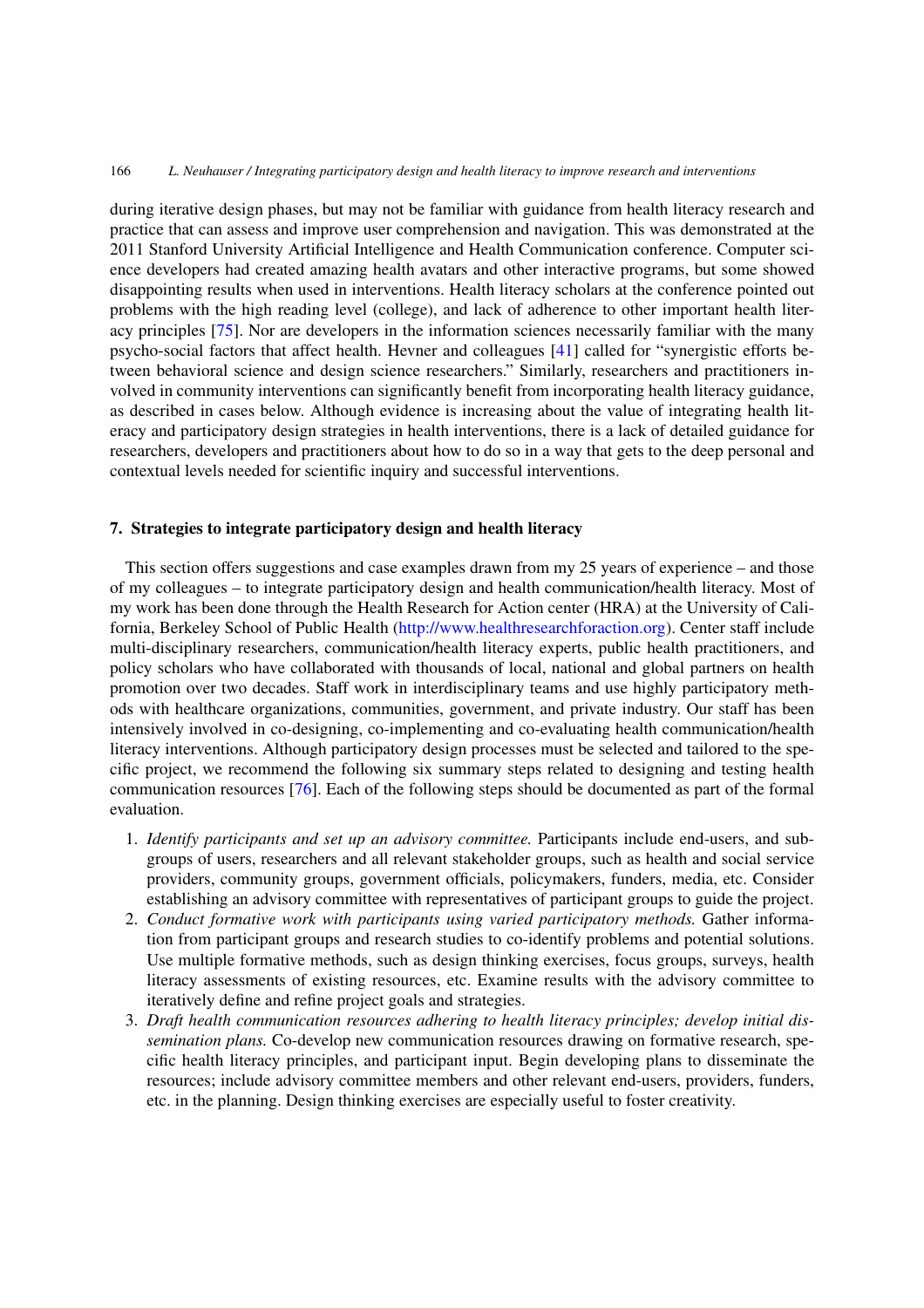- 4. *Iteratively test and revise communication prototypes and implementation plans with intended users and stakeholders.* Usability test and revise prototypes with subgroups of end-users over multiple rounds until participants approve them; incorporate expert review for content accuracy. Use design thinking or other strategies with users and stakeholders to refine the implementation plan.
- 5. *Continuously evaluate and revise the health communication resource.* During implementation, gather feedback from relevant users and stakeholders about the acceptance, use and effectiveness of the health communication resource and its implementation. Revise approaches as needed. Gather data using mixed qualitative and quantitative methods, such as interviews, design thinking exercises, focus groups, on-site observations, surveys, randomized trials, etc. Tailor reports to the communication abilities and preferences of audiences (scientific publications, user-tested brief reports, etc.).
- 6. *Sustain and extend successful programs to other populations or regions.* Use participatory methods to continuously identify problems and refine the intervention. Go through the above steps to adapt the health communication intervention to new population groups, and new social and geographical contexts. *If* the initial intervention is well crafted with intense participatory design and detailed documentation, adaptation elsewhere is typically easier and less expensive [\[69](#page-21-23)[,70](#page-21-13)].

## **8. Case studies**

#### *8.1. Participatory development of mass communication for Medicaid beneficiaries*

The problem: in the US, highly vulnerable populations like seniors and people with disabilities participating in Medicaid (a US program for low-income beneficiaries) are required to make complex choices to select a health plan. In California in 2008, only 25% of these beneficiaries made active choices, given the major communication barriers they faced related to literacy, language, culture and disabilities and the overly complex document about health plans that they were expected to comprehend [\[38\]](#page-19-26). The State of California engaged our HRA staff to work closely with Medicaid beneficiaries and stakeholders to create a guidebook that would meet their needs.

We followed all the above steps to: identify and engage user subgroups and stakeholders; establish an Advisory Group; set health literacy and cultural competency standards and iteratively test and refine prototypes of the *What Are My Medi-Cal Choices* guide; adapt the final version into 13 languages; disseminate it to hundreds of thousands of beneficiaries; and evaluate the processes and outcomes. See Neuhauser & Rothschild et al. [\[78\]](#page-21-12) for details including the use multiple participatory methods (in-depth interviews, Advisory Group feedback, usability testing, health literacy assessments, and quantitative evaluation). The integration of health literacy principles and continuous participatory design transformed the initial ineffective state resource into a successful guide that met highly nuanced needs and preferences of intended users. In addition, the project integrated qualitative methods with a randomized-controlled trial to examine efficacy [\[54](#page-20-21)]. The model has now been adapted to multiple health communication interventions for people on Medicaid. Among many lessons learned, we noted that even when a prototype guide adhered to *all* currently accepted health literacy principles, users proposed making further changes to about one-third to one-half of the document to suit their needs and preferences.

## *8.2. Participatory design of a community wellness project with Chinese factory workers*

The problem: China has an estimated over 250 million "migrant workers" who are moving from rural areas into industrial zones. Most of the migrants are young, have low education levels (average 7th grade)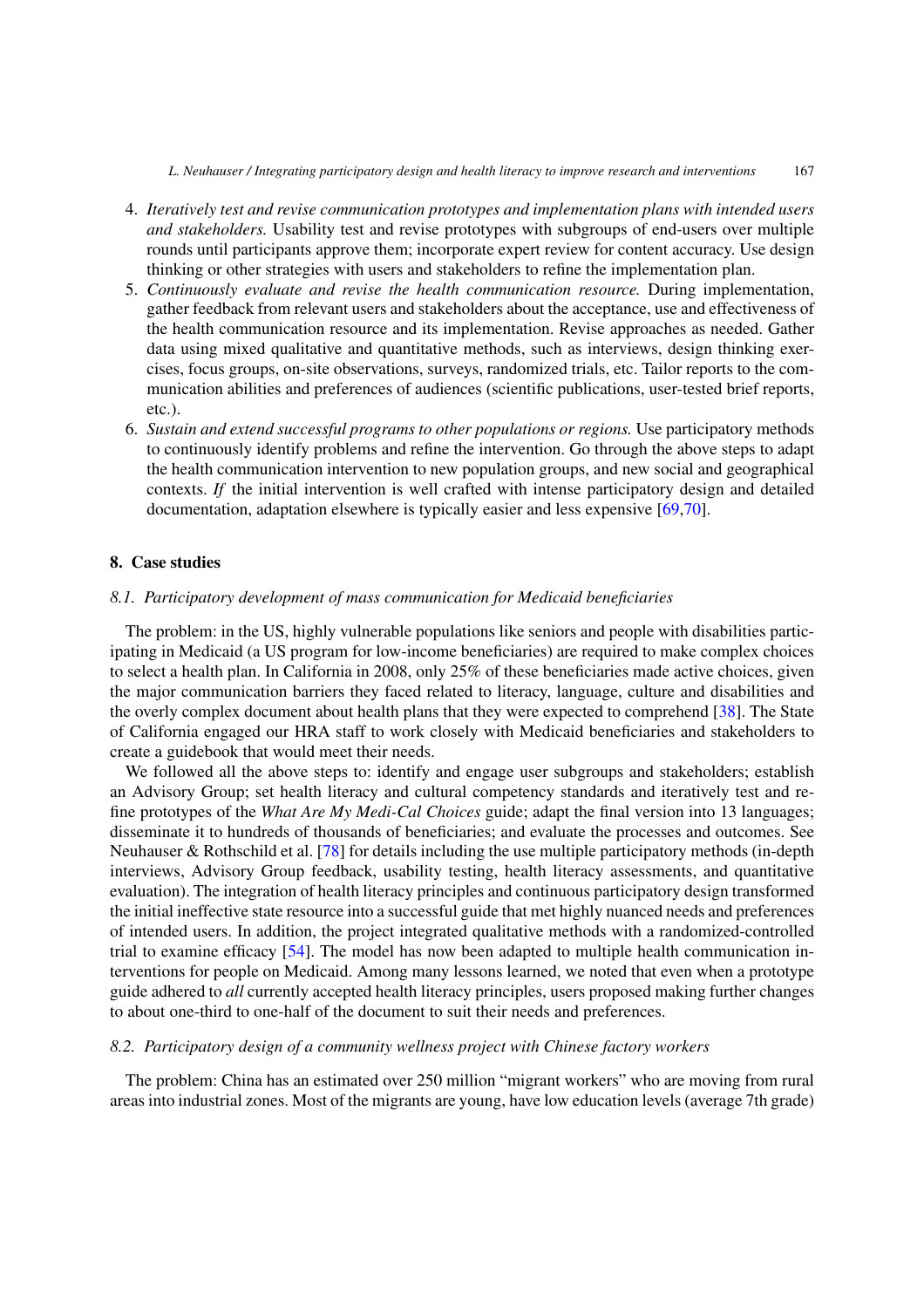and struggle to adjust to factory jobs in urban areas. These workers one of the most vulnerable groups in China, and have little knowledge about health issues or how to access health and social services. They suffer from high rates of depression, infectious diseases and unplanned pregnancies and abortions. Taking a broader view of "health," the workers also have little knowledge about their rights at work and as non-residents of their new city, and they struggle to handle life issues (education, housing, social life, etc.). They feel they have few opportunities to change work or city policies.

Although supporting these workers is a key objective of the Chinese government, their "top down" efforts to engage workers have shown disappointing results. One reason is that the concept of health has been mostly focused on physical health and service access, rather than the broader social, structural and environmental determinants of health – especially worker empowerment. In 2011, HRA staff were invited by national and local government officials to apply our participatory design process to co-develop a project to support factory workers in Changzhou, a large industrial city with 1.5 million migrant workers. We were invited based on the success of our participatory efforts to work with Chinese Americans in California. That project created the *Chinese Wellness Guide* using the above steps.

We adapted the above six steps to the Changzhou context. Our first step was get "buy-in" about the participatory approach from key national and local government officials, health and social service providers, researchers from a local university, factory managers and others. To do that, our team conducted three participatory workshops over a one-year period to introduce the concepts of multiple determinants of health and the power of participatory design. Participants examined baseline research about workers' health and social issues and then mapped out *>*50 determinants of health. Surprisingly, these determinants included low health literacy – not a common concept as yet in China. After securing buy-in and enthusiasm from these decision-makers, teams of workers from two factories joined the project. Several advisory committees were established including all worker and stakeholder groups who then identified problems and solutions. Though these processes, participants defined three novel interventions: creation of an easy-to-use Changzhou Wellness Guide covering a broad range of health and social issues, service access, tips for managing life issues; a "Wellness House" in each factory where workers could socialize, solve problems, and attend trainings; and a buddy system in which established workers help new workers.

The Changzhou Wellness Guide was created using the above steps. HRA health literacy experts trained participants on health literacy principles and iterative testing and revisions of prototypes. Workers and stakeholders created guide content and formatting and conducted multiple rounds of user testing and expert feedback. Professional stakeholders were amazed at the creativity, depth and practicality of workers' ideas. After initial publication and use over one year, workers and stakeholders have revised the guide, using the same participatory methods and adhering to health literacy principles. In 2016, the project won the Institute for Healthcare Advancement's International Award for Outstanding Achievement in Health Literacy. The project has expanded to 27 factories, each of which is using participatory design to contribute to the next edition of the guide and to create other interventions and catalyze city-wide policy changes. Researchers from the local university and HRA are collaborating with all participant groups (including workers) to design and conduct research about the process and effectiveness of the project. Early research findings suggest significant increases in worker knowledge, confidence, service connections and positive health behaviors.

We learned key lessons from this project. It was important to ground the project in a social-ecological model with comprehensive determinants of health, including health literacy. This project is also a good example of why health literacy factors are essential to consider in participatory projects *and* why participatory methods are essential to consider in health literacy projects – where health literacy issues must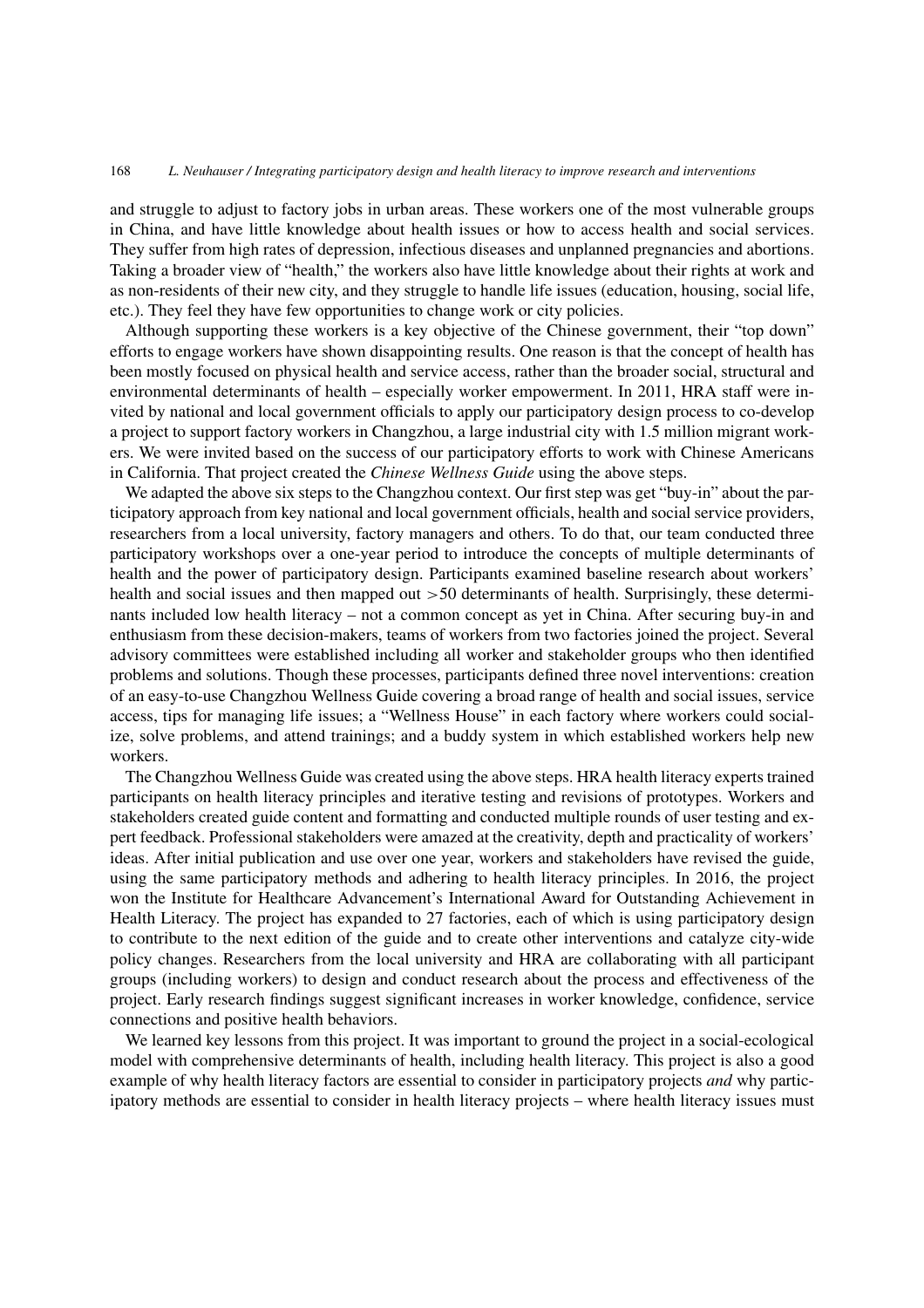be explored by users in their contexts. Empowerment of workers, a core goal of this project, emerged through intensive participatory methods, and the gradual development of interventions they created. The key lesson is that if end users are engaged to create and implement interventions *themselves*, they will do so in a way that incorporates many highly nuanced factors that are not codified into health literacy design principles. They will also design interventions that take into consideration many social, structural and environmental determinants of health that affect them, but may not be obvious to researchers or practitioners, or included in a health literacy model.

For example, factory workers cited the lack of summer school opportunities for their children as an overarching problem that determined whether they would have to leave the factory before the summer. For many workers, this problem greatly superseded health problems. They solved the problem by advocating for and developing summer schools in the factories. Government stakeholders, disappointed by outcomes of prior projects, are eagerly embracing the participatory approach and the value of health literacy principles. Workers in the original project factories are now engaging with those in new factories to share methods and ideas. Our HRA team was able to offer guidance about health determinants, health literacy, participatory design and research through periodic visits, without "running" the project, as happens in many researcher-controlled projects. Because this is a long-term project, it is an example of integrating participatory action research and design science methods, and it spans both "medical" and "public health" health literacy models.

## *8.3. ChronologyMD mobile app*

Crohn's disease is a serious, incurable inflammatory bowel disease that affects over 600,000 people in the US. Good patient-provider communication about disease symptoms and severity is critical, but it is difficult for patients to keep track of multiple symptoms accurately each day and for their physicians to make life-saving treatment decisions based on that information. The ChronologyMD project used design science methods, health literacy principles and artificial intelligence components to engage patients with Crohn's disease and their healthcare providers [\[75\]](#page-21-21). The project used a wide variety of participatory methods to enable patients with Crohn's disease create a mobile application that would track their detailed "observations of daily living," including symptoms and severity, mood, medication adherence, and behaviors (exercise, diet, etc.) to take more control over their health. Through artificial intelligence components, the app also passively collected biometric data, such as weight and sleep patterns, via connected wireless devices. With the participation of the patients' healthcare providers, a second app was created to display these data over time to improve shared decision-making with patients.

Intensive participatory design methods were necessary to create the highly refined features that patients and providers needed for the information to be effective in managing Crohn's disease. In addition, patients wanted and received an app that allowed them to design their own "observations of daily living" over time and assess interactions among variables such as symptoms, medication taking and behaviors. From a health literacy perspective, this highly iterative approach helped identify and address many communication barriers, such as easily inputting and understanding quantitative data (medication amounts, pain levels), and having simple displays of key information that could be understood quickly by patients and providers. Because of the iterative nature of the design, evaluation methods were also continuously revised so that interim findings could be used to constantly improve the intervention (as is done in the "build and evaluate" loops mentioned earlier). Findings from the pilot evaluation showed that the app enabled patients to greatly increase their input of symptoms and other data, better understand factors that helped or hindered their condition, and make positive changes. It also helped both patients and providers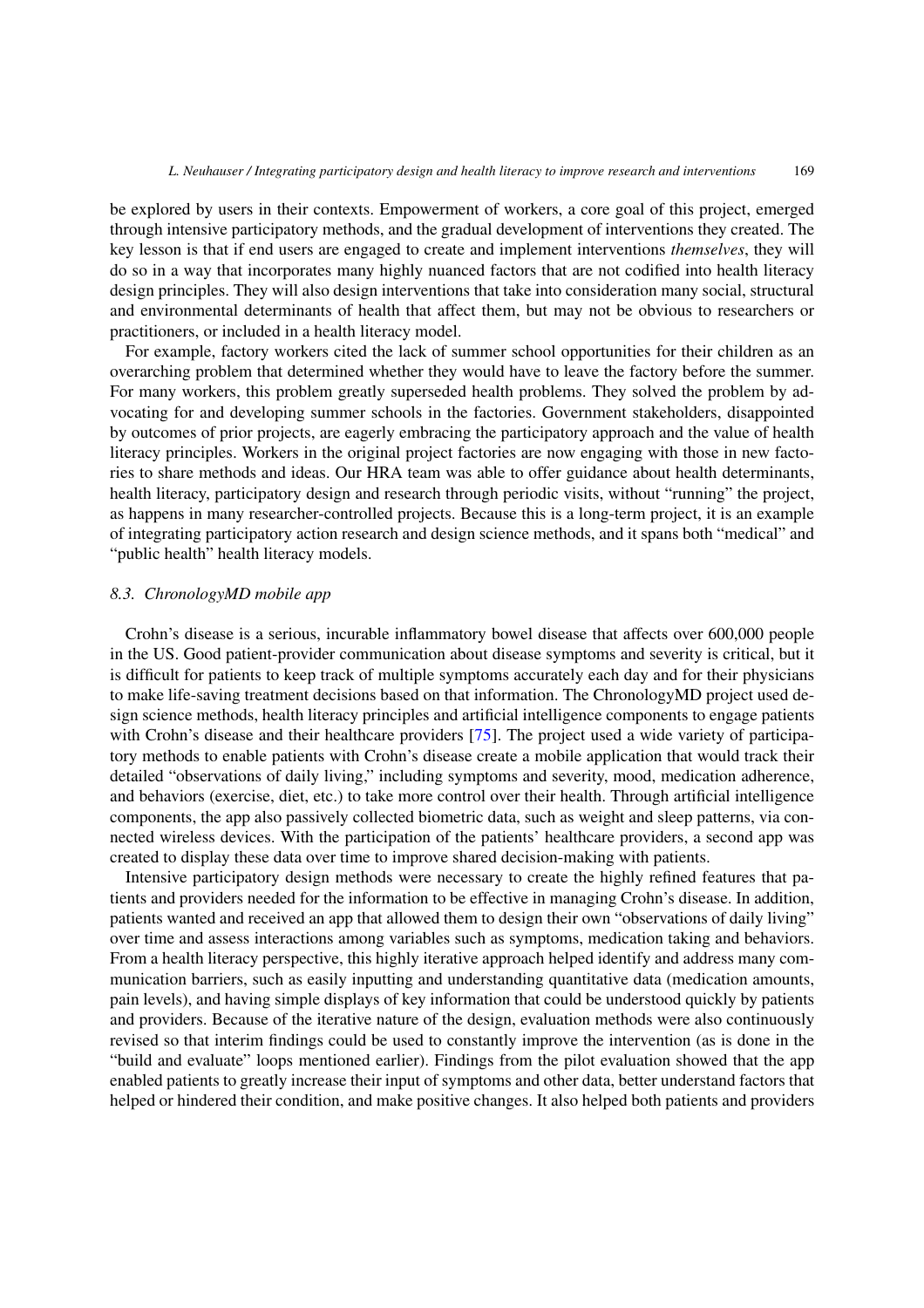improve the quality of clinical encounters and shared decision-making. An important project lesson was that understanding of health literacy factors is at an early stage in the emerging and powerful field of artificial intelligence and health communication, and that participatory design is essential to every step of development.

# *8.4. Other participatory health literacy projects*

- *Statewide Parenting Education Kits.* Participatory design and health literacy principles were used to create parenting education kits in five languages delivered to over 300,000 parents each year in California [\[70](#page-21-13)]. The project engaged many subgroups of parents with special attention to those with lower-income and/or lower-literacy. Statewide evaluation showed positive changes in knowledge and behaviors. The model has been adapted, using participatory processes, to other US states and in Australia. Participatory design activities are now underway to adapt printed information into Internet and mobile platforms.
- *Maternity Leave Resources for Pregnant Women*. English and Spanish-speaking pregnant women on Medicaid co-designed easy-to-understand resources [\[53\]](#page-20-22). In-person user testing uncovered and addressed many health literacy and motivational issues, even though first drafts were developed with detailed attention to health literacy principles and tested as "superior" on standardized health literacy assessments. Similar to what we found in the development of the Medicaid choices guide mentioned earlier, health literacy principles accounted for about half of what users wanted; the other half of changes covered a wide range of factors related to attractiveness, cultural appropriateness, subtleties of document "tone," types of graphics and their placement, resources for more help, etc.
- *Emergency Preparedness Communication for Deaf and Hard-of-Hearing Populations.* Because people who are Deaf tend to have especially low literacy levels, and Deaf and hard-of-hearing groups have many barriers to spoken communication, major changes are needed to adapt preparedness communication to their needs. The project used intensive participatory design and health literacy principles to recommend changes to communications, including those in American Sign Language, use of captioning, etc. [\[71](#page-21-5)]. There is little guidance to date about health literacy factors related to communications for people who are Deaf. For example: what determines users' comprehension of information communicated by mobile video? This area needs development through participatory design.

# **9. Conclusions**

The emergence of the field of health literacy and the increased use of intensive participatory design are transforming theoretical guidance and empirical methods to improve health communication research and interventions. Health literacy, in association with other determinants of health, has greatly advanced our understanding of what affects people's health and intervention opportunities to address those factors. Because health literacy has been shown to mediate other determinants of health, it offers new practical pathways to positively impact people's health even without changes to intractable determinants of health, such as socio-economic status. Research on health literacy interventions has greatly advanced and shown positive, but uneven results to date. Participatory design theory and methods drawn from human/social sciences and design sciences can significantly improve health literacy models and interventions and vice versa. Participatory design is essential to understand deeper and elusive factors that impact health and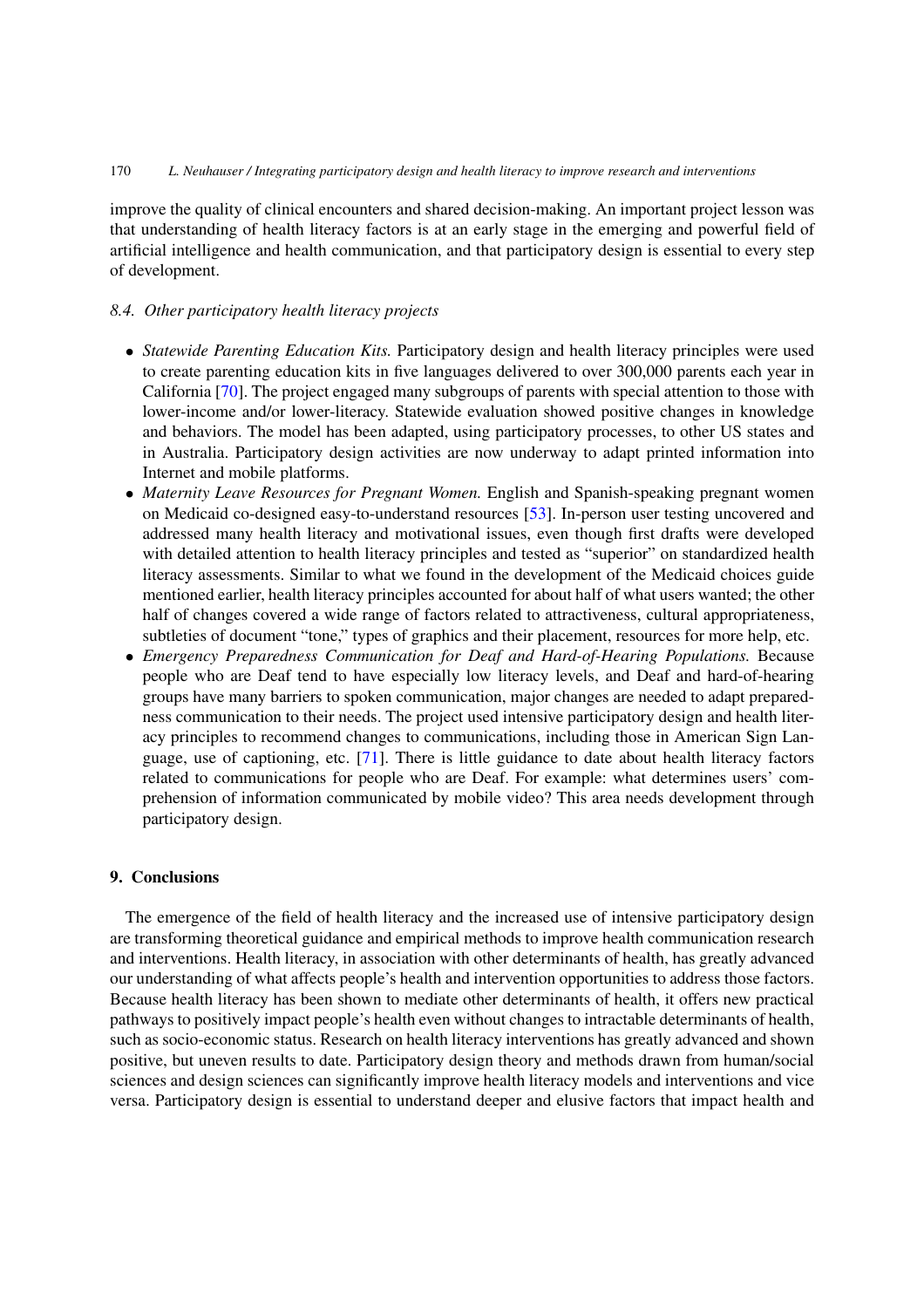specific ways to address them. If those most affected by these problems are not involved in identifying and addressing them, research models, interventions and broader policy changes will not likely improve.

Currently, most health literacy researchers and practitioners, such as those in public health, medicine, psychology, and communication, come from a social sciences perspective. However, the design sciences offer an existing, robust theoretical foundation that is currently underused. In my view, creating and studying health literacy interventions is especially well-aligned with the design sciences paradigm, given that intervention design relates to "what might be" rather than "what is." The design sciences offer powerful techniques with demonstrated success in the socio-technical fields. Combining them with our current health literacy approaches is an important direction and requires that we cultivate an active, multi-disciplinary dialogue to share new ways of thinking about health literacy, designing interventions and researching their impact. Integrating health literacy and participatory design drawn from multiple scientific paradigms and methods is complex and as much an art as a science. Multi-step models and case studies can help guide the work of researchers, practitioners, and policymakers in health communication/health literacy and those in many other fields committed to health promotion and health equity.

# **References**

- <span id="page-18-4"></span>[1] AMA Ad Hoc Committee on Health Literacy for the Council on Scientific Affairs, Health literacy: Report of the council on scientific affairs, *JAMA.* **281**(6) (1999), 552–557. doi[:10.1001/jama.281.6.552.](http://dx.doi.org/10.1001/jama.281.6.552)
- <span id="page-18-12"></span>[2] A. Antonovsky, *Health, Stress and Coping*, Jossey-Bass, San Francisco, 1979.
- <span id="page-18-8"></span>[3] A. Arcia, N. Suero-Tejeda, M.E. Bales, J.A. Merrill, S. Yoon, J. Woollen and S. Bakken, Sometimes more is more: Iterative participatory design of infographics for engagement of community members with varying levels of health literacy, *J Am Med Inform Assoc.* **23**(1) (2016), 174–183. doi[:10.1093/jamia/ocv079.](http://dx.doi.org/10.1093/jamia/ocv079)
- <span id="page-18-9"></span>[4] S.C. Bailey, C.U. Oramasion and M.S. Wolf, Rethinking adherence: A health literacy-informed model of medication self-management, *J Health Commun.* **18**(Suppl 1) (2013), 20–30. doi[:10.1080/10810730.2013.825672.](http://dx.doi.org/10.1080/10810730.2013.825672)
- <span id="page-18-3"></span>[5] D.W. Baker, The associations between health literacy and health outcomes: Self-reported health, hospitalization, and mortality, in: *Proceedings of the Surgeon General's Workshop on Improving Health Literacy*, Office of the Surgeon General (US), Rockville, MD, 2006.
- <span id="page-18-10"></span>[6] D.W. Baker, D.A. DeWalt, D. Schillinger, B. Hawk, B. Ruo, K. Bibbins-Domingo, M. Weinberger, A. Macabasco-O'Connell and M. Pignone, "Teach to goal": Theory and design principles of an intervention to improve heart failure self-management skills of patients with low health literacy, *J Health Commun.* **16**(Suppl 3) (2011), 73–88. doi[:10.1080/](http://dx.doi.org/10.1080/10810730.2011.604379) [10810730.2011.604379.](http://dx.doi.org/10.1080/10810730.2011.604379)
- <span id="page-18-2"></span>[7] A. Bandura, Exercise of personal and collective efficacy, in: *Self-Efficacy in Changing Societies*, A. Bandura, ed., Cambridge University Press, New York, 1995, pp. 1–45. doi[:10.1017/CBO9780511527692.003.](http://dx.doi.org/10.1017/CBO9780511527692.003)
- <span id="page-18-11"></span>[8] J.L. Barton, C.J. Kooenig, L. Trupin, J. Anderson, D. Ragouzeous, M. Breslin, T. Morse, D. Schillinger, V.M. Montori and E.H. Yelin, The design of a low literacy decision aid about rheumatoid arthritis medications in three languages for use during the clinical encounter, *BMC Med Inform Decis Mak.* **14** (2014), 104. doi[:10.1186/s12911-014-0104-8.](http://dx.doi.org/10.1186/s12911-014-0104-8)
- <span id="page-18-6"></span>[9] N.D. Berkman, S.L. Sheridan, K.E. Donahue, D.J. Halpern, A. Viera, K. Crotty, A. Holland, M. Brasure, K.N. Lohr, E. Harden, E. Tant, I. Wallace and M. Viswanathan, Health literacy interventions and outcomes: An updated systematic review, Evidence Report/Technology Assessment No. 199, prepared by RTI International – University of North Carolina Evidence-based Practice Center under contract No. 290-2007-10056-I, AHRQ publication number 11-E006, Agency for Healthcare Research and Quality, Rockville, MD, 2011.
- <span id="page-18-5"></span>[10] C. Brach, D. Keller, L.M. Hernandez, C. Baur, R. Parker, B. Dreyer, P. Schyve, A.J. Lemerise and D. Schillinger, *Ten Attributes of Health Literate Organizations*, Institute of Medicine, National Academy of Sciences, National Academies Press, 2012.
- <span id="page-18-1"></span>[11] P. Braveman and S. Gruskin, Defining equity in health, *J Epidemiol Community Health.* **57**(4) (2003), 254–258. doi[:10.](http://dx.doi.org/10.1136/jech.57.4.254) [1136/jech.57.4.254.](http://dx.doi.org/10.1136/jech.57.4.254)
- <span id="page-18-0"></span>[12] U. Bronfenbrenner, Toward an experimental ecology of human development, *Am Psychol.* **32** (1977), 513–531. doi[:10.](http://dx.doi.org/10.1037/0003-066X.32.7.513) [1037/0003-066X.32.7.513.](http://dx.doi.org/10.1037/0003-066X.32.7.513)
- <span id="page-18-13"></span>[13] R. Buchanan, Wicked problems in design thinking, *Design Issues.* **8** (1992), 5–21. doi[:10.2307/1511637.](http://dx.doi.org/10.2307/1511637)
- <span id="page-18-7"></span>[14] CDC (Centers for Disease Control and Prevention), Health literacy for public health professionals, 2011. Available at <http://www.cdc.gov/healthliteracy/GetTrainingCE.html> (accessed November 2016).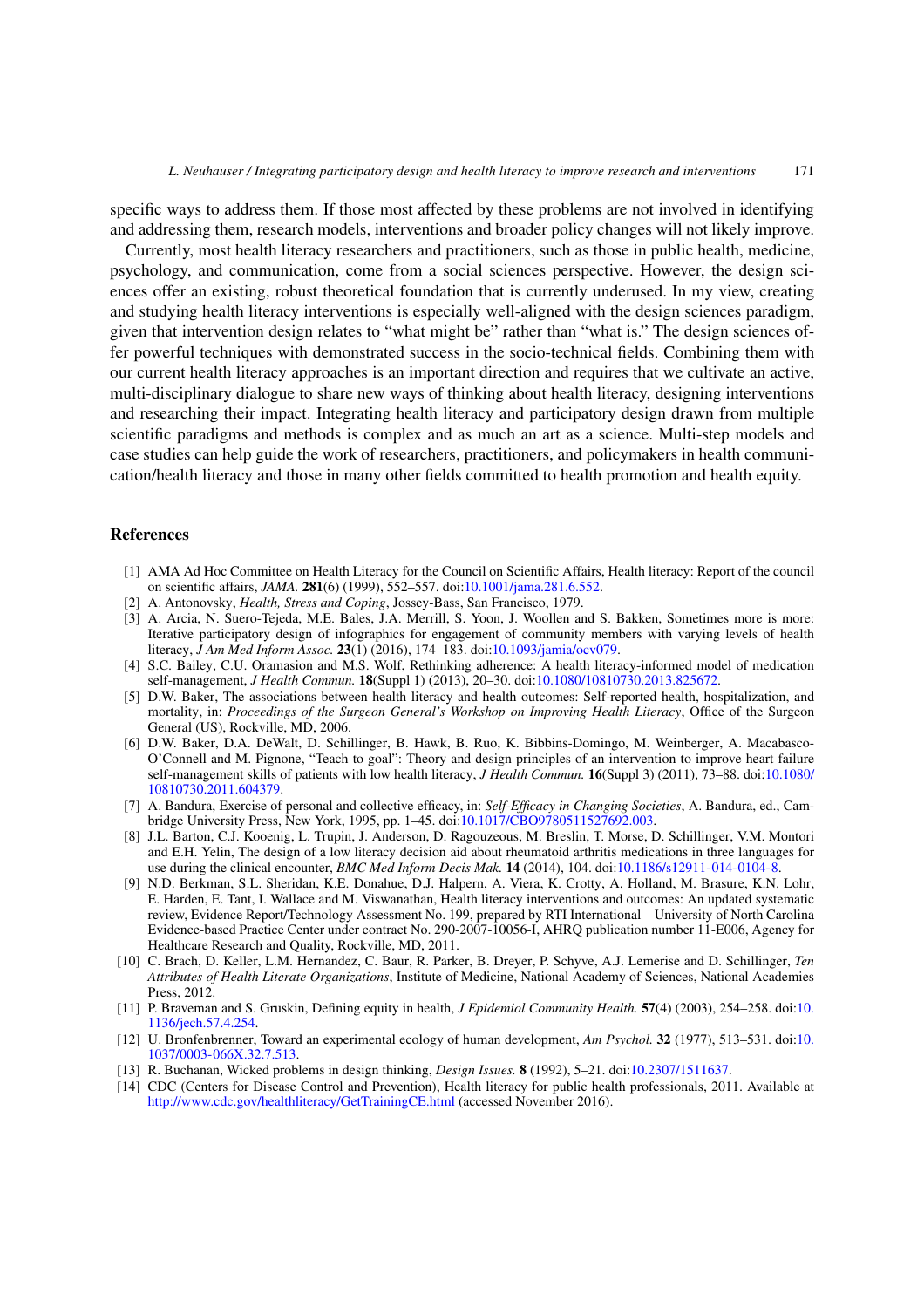- <span id="page-19-10"></span>[15] Centre for Health Literacy, Calgary Charter, 2008. Available at [http://www.centreforliteracy.qc.ca/health\\_literacy/](http://www.centreforliteracy.qc.ca/health_literacy/calgary_charter) [calgary\\_charter.](http://www.centreforliteracy.qc.ca/health_literacy/calgary_charter)
- <span id="page-19-19"></span>[16] J.M. Chevalier and D.J. Buckles, *Participatory Action Research: Theory and Methods for Engaged Inquiry*, Routledge, London, 2013.
- <span id="page-19-4"></span>[17] H. Cho and C.T. Salmon, Unintended effects of health communication campaigns, *J Commun.* **57** (2007), 293–317. doi[:10.1111/j.1460-2466.2007.00344.x.](http://dx.doi.org/10.1111/j.1460-2466.2007.00344.x)
- <span id="page-19-24"></span>[18] Computer Professionals for Social Responsibility, Participatory design, 2000. Available at [http://cpsr.org/issues/pd/.](http://cpsr.org/issues/pd/)
- <span id="page-19-23"></span>[19] T. Cook, Post positivist critical multiplism, in: *Social Science and Social Policy*, R. Shotland and M. Mark, eds, Sage, Beverly Hills, CA, 1985, pp. 25–62.
- <span id="page-19-16"></span>[20] L.A. Cooper, M.C. Beach and S.L. Clever, Participatory decision-making in the medical encounter and its relationship to patient literacy, in: *Understanding Health Literacy: Implications for Medicine and Public Health*, J. Schwartzberg, J. VanGeest and C. Wang, eds, American Medical Association, Chicago, IL, 2005, pp. 101–117.
- <span id="page-19-18"></span>[21] A. Coulter, D. Stilwell, J. Kryworuchko, P.D. Mullen, C.J. Ng and T. van der Weijden, A systematic development process for patient decision aids, *BMC Med Inform Decis Mak.* **13**(Suppl 2) (2013), S2. doi[:10.1186/1472-6947-13-S2-S2.](http://dx.doi.org/10.1186/1472-6947-13-S2-S2)
- <span id="page-19-1"></span>[22] J. Currie and H. Schwandt, Inequality in mortality decreased among the young while increasing for older adults, 1990– 2010, *Science.* **352**(6286) (2016), 708–712. doi[:10.1126/science.aaf1437.](http://dx.doi.org/10.1126/science.aaf1437)
- <span id="page-19-12"></span>[23] T.C. Davis, R.F. Holcombe, H.J. Berkel, S. Pramanik and S.G. Divers, Informed consent for clinical trials: A comparative study of standard versus simplified forms, *J Natl Cancer Inst.* **90**(9) (1998), 668–674. doi[:10.1093/jnci/90.9.668.](http://dx.doi.org/10.1093/jnci/90.9.668)
- <span id="page-19-6"></span>[24] E. Deci and R. Ryan (eds), *Handbook of Self-Determination Research*, University of Rochester Press, Rochester, NY, 2002.
- <span id="page-19-7"></span>[25] C. Dede and L. Fontana, Transforming health education via new media, in: *Health and the New Media: Technologies Transforming Personal and Public Health*, L.M. Harris, ed., Erlbaum, Hillsdale, NJ, 1995, pp. 163–183.
- <span id="page-19-0"></span>[26] M. Denton, S. Prus and V. Walters, Gender differences in health: A Canadian study of the psychosocial, structural and behavioural determinants of health, *Soc Sci Med.* **58** (2004), 2585–2600. doi[:10.1016/j.socscimed.2003.09.008.](http://dx.doi.org/10.1016/j.socscimed.2003.09.008)
- <span id="page-19-13"></span>[27] D.A. DeWalt, L.F. Callahan, V.H. Hawk, K.A. Broucksou, A. Hink, R. Rudd and C. Brach, Health literacy universal precautions toolkit, 2010. Available at <http://www.ahrq.gov/qual/literacy/healthliteracytoolkit.pdf> (accessed November 2016).
- <span id="page-19-22"></span>[28] W. Dilthey, *Introduction to the Human Sciences*, Wayne State University Press, Detroit, MI, 1988.
- <span id="page-19-9"></span>[29] L.G. Doak and C.C. Doak, Lowering the silent barriers for patients with low literacy skills, *Promot Health.* **8**(4) (1987), 6–8.
- <span id="page-19-2"></span>[30] T.P. Dominguez, C. Dunkel-Schetter, L.M. Glynn, C. Hobel and C.A. Sandman, Racial differences in birth outcomes: The role of general, pregnancy, and racism stress, *Health Psychol.* **27**(2) (2008), 194–203. doi[:10.1037/0278-6133.27.2.](http://dx.doi.org/10.1037/0278-6133.27.2.194) [194.](http://dx.doi.org/10.1037/0278-6133.27.2.194)
- <span id="page-19-3"></span>[31] M.J. Dutta and G.L. Kreps (eds), *Reducing Health Disparities: Communication Interventions*, Peter Lang Publishers, New York, 2013.
- <span id="page-19-5"></span>[32] K.M. Emmons, Behavioral and social science contributions to the health of adults in the United States, in: *Promoting Health: Intervention Strategies from Social and Behavioral Research*, B. Smedley and S.L. Syme, eds, Institute of Medicine, National Academy Press, Washington, DC, 2000, pp. 254–321.
- <span id="page-19-15"></span>[33] B. Fischoff, N.T. Brewer and J. Downs (eds), *Communicating Risks and Benefits: An Evidence-Based User's Guide*, U.S. Department of Health and Human Services, Silver Spring, MD, Food and Drug Administration, Bethesda, MD, 2011.
- <span id="page-19-11"></span>[34] D.A. Freedman, K.D. Bess, H.A. Tucker, D.L. Boyd, A.M. Tuchman and K.A. Wallston, Public health literacy defined, *Am J Prev Med.* **36**(5) (2009), 446–451. doi[:10.1016/j.amepre.2009.02.001.](http://dx.doi.org/10.1016/j.amepre.2009.02.001)
- <span id="page-19-20"></span>[35] R.B. Fuller and J. McHale, *World Design Science Decade, 1965–1975*, Southern Illinois University, Carbondale, IL, 1963.
- <span id="page-19-21"></span>[36] S. Gregor, Building theory in the science of the artificial, in: *Proceedings of the 4th International Conference on Design Science Research in Information Systems and Technology*, Association for Computing Machinery, New York, 2009.
- <span id="page-19-17"></span>[37] D.H. Gustafson, R. Hawkins, E. Boberg et al., Impact of a patient-centered, computer-based health information/support system, *Am J Prev Med.* **16**(1) (1999), 1–9. doi[:10.1016/S0749-3797\(98\)00108-1.](http://dx.doi.org/10.1016/S0749-3797(98)00108-1)
- <span id="page-19-26"></span>[38] Health Research for Action, *Year Two Report of the Medi-Cal Access Project*, University of California, Berkeley, Berkeley, 2008.
- <span id="page-19-14"></span>[39] A. Herman and P. Jackson, Empowering low-income parents with skills to reduce excess pediatric emergency room and clinic visits through a tailored low literacy training intervention, *J Health Commun.* **15**(8) (2010), 895–910. doi[:10.1080/](http://dx.doi.org/10.1080/10810730.2010.522228) [10810730.2010.522228.](http://dx.doi.org/10.1080/10810730.2010.522228)
- <span id="page-19-8"></span>[40] B.W. Hesse and B. Schneiderman, eHealth research from the user's perspective, *Am J Prev Med.* **32** (2007), S97–S103. doi[:10.1016/j.amepre.2007.01.019.](http://dx.doi.org/10.1016/j.amepre.2007.01.019)
- <span id="page-19-25"></span>[41] A. Hevner, S. March, J. Park and S. Ram, Design science in information systems research, *Management Information Systems Quarterly.* **28** (2004), 75–105.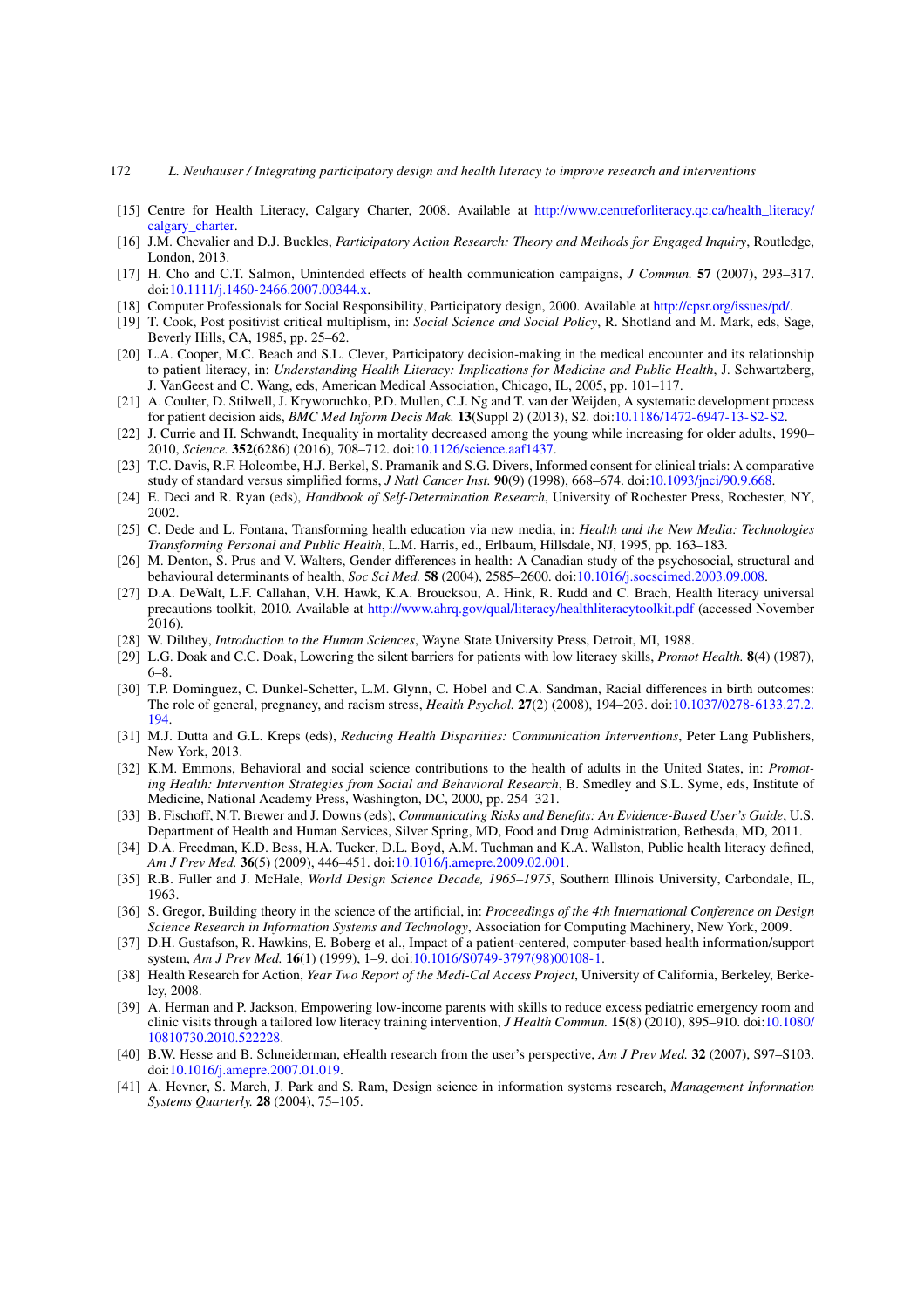- <span id="page-20-14"></span>[42] J. Hibbard, Patient activation and health literacy: What's the difference? How do each contribute to health outcomes?, in: *Health Literacy: New Directions in Research, Theory and Practice*, R. Logan and E. Siegel, eds, IOS Press, Amsterdam, 2018. To appear.
- <span id="page-20-17"></span>[43] E.W. Hoy, E. Kenney and A.C. Talavera, *Engaging Consumers in Designing a Guide to Medi-Cal Managed Care Quality*, California HealthCare Foundation, Oakland, 2004.
- <span id="page-20-12"></span>[44] Institute of Medicine of the National Academies, *Health Literacy: A Prescription to End Confusion*, The National Academies, Washington, DC, 2004.
- <span id="page-20-16"></span>[45] T.A. Jacobson, D.M. Thomas, F.J. Morton, G. Offutt, J. Shevlin and S. Ray, Use of a low-literacy patient education tool to enhance pneumococcal vaccination rates. A randomized controlled trial, *JAMA.* **282**(7) (1999), 646–650. doi[:10.1001/](http://dx.doi.org/10.1001/jama.282.7.646) [jama.282.7.646.](http://dx.doi.org/10.1001/jama.282.7.646)
- <span id="page-20-13"></span>[46] I. Kickbusch and D. Maag, Health literacy, in: *International Encyclopedia of Public Health*, Vol. 3, H. Kris and Q. Stella, eds, Academic Press, 2008, pp. 204–211. doi[:10.1016/B978-012373960-5.00584-0.](http://dx.doi.org/10.1016/B978-012373960-5.00584-0)
- <span id="page-20-10"></span>[47] H.K. Koh, D.M. Berwick, C.M. Clancy, C. Baur, C. Brach, L.M. Harris and E.G. Zerhusen, New federal policy initiatives to boost health literacy can help the nation move beyond the cycle of costly 'crisis care', *Health Affairs.* **31** (2012), 434– 443. doi[:10.1377/hlthaff.2011.1169.](http://dx.doi.org/10.1377/hlthaff.2011.1169)
- <span id="page-20-4"></span>[48] G.L. Kreps, The pervasive role of information in health and health care: Implications for health communication policy, in: *Communication Yearbook*, Vol. 11, J.A. Anderson, ed., Sage, Newbury Park, CA, 1988, pp. 238–276.
- <span id="page-20-8"></span>[49] G.L. Kreps and L. Neuhauser, Designing health information programs to promote the health and well-being of vulnerable populations: The benefits of evidence-based strategic communication, in: *Meeting Health Information Needs Outside of Healthcare: Opportunities and Challenges*, C. Arnott Smith and A. Kesselman, eds, Chandos Publishing, 2015, pp. 1– 16.
- <span id="page-20-6"></span>[50] G.L. Kreps and L. Sparks, Meeting the health literacy needs of immigrant populations, *Patient Educ Couns.* **71** (2008), 328–332. doi[:10.1016/j.pec.2008.03.001.](http://dx.doi.org/10.1016/j.pec.2008.03.001)
- <span id="page-20-7"></span>[51] M.W. Kreuter and S.M. McClure, The role of culture in health communication, *Annual Reviews of Public Health.* **25** (2004), 439–455. doi[:10.1146/annurev.publhealth.25.101802.123000.](http://dx.doi.org/10.1146/annurev.publhealth.25.101802.123000)
- <span id="page-20-2"></span>[52] N. Krieger et al., Racism, sexism and social class: Implications for studies of health, disease and well-being, *Am J Prev Med.* **9**(6 Suppl) (1993), 82–122.
- <span id="page-20-22"></span>[53] E. Kurtovich, S. Guendelman, L. Neuhauser, D. Edelman, M. Georges and P. Mason-Marti, Development and first phase evaluation of a maternity leave educational tool for pregnant, working women in California, *PLoS ONE.* **10**, e0129472. doi[:10.1371/journal.pone.0129472.](http://dx.doi.org/10.1371/journal.pone.0129472)
- <span id="page-20-21"></span>[54] E. Kurtovich, S. Ivey, L. Neuhauser and C. Graham, Evaluation of a multilingual mass communication intervention for seniors and people with disabilities on Medicaid: A randomized controlled trial, *Health Serv Res.* **45**(2) (2010), 397–417. doi[:10.1111/j.1475-6773.2009.01073.x.](http://dx.doi.org/10.1111/j.1475-6773.2009.01073.x)
- <span id="page-20-9"></span>[55] M. Kutner, E. Greenberg, Y. Jin and C. Paulsen, The health literacy of America's adults: Results from the 2003 national assessment of adult literacy, NCES2006-483, U.S. Department of Education, National Center for Education Statistics, Washington, DC, 2006.
- <span id="page-20-18"></span>[56] K. Lewin, Action research and minority problems, *J Soc Issues.* **2**(4) (1946), 34–46. doi[:10.1111/j.1540-4560.1946.](http://dx.doi.org/10.1111/j.1540-4560.1946.tb02295.x) [tb02295.x.](http://dx.doi.org/10.1111/j.1540-4560.1946.tb02295.x)
- <span id="page-20-5"></span>[57] R. Logan, Health campaign research: Enduring challenges and new developments, in: *Routledge Handbook of Public Communication of Science and Technology*, 2nd edn, M. Bucchi and B. Trench, eds, Routledge, New York, 2014, pp. 198–213.
- <span id="page-20-11"></span>[58] R.A. Logan, Health literacy research, in: *Meeting Health Information Needs Outside of Healthcare: Opportunities and Challenges*, C. Arnott-Smith and A. Keselman, eds, Chandos, Waltham, MA, 2015, pp. 19–38. doi[:10.1016/B978-0-08-](http://dx.doi.org/10.1016/B978-0-08-100248-3.00002-0) [100248-3.00002-0.](http://dx.doi.org/10.1016/B978-0-08-100248-3.00002-0)
- <span id="page-20-1"></span>[59] R.A. Logan, Seeking an expanded, multidimensional conceptual approach to health literacy and health disparities research, in: *Health Literacy: New Directions in Research, Theory and Practice*, R. Logan and E. Siegel, eds, IOS Press, Amsterdam, 2018. To appear.
- <span id="page-20-15"></span>[60] R.A. Logan, W.F. Wong, M. Villaire, G. Daus, T.A. Parnell, E. Willis and M.K. Paasche-Orlow, Health literacy: A necessary element for achieving health equity, Discussion paper, National Academy of Medicine, Washington, DC, 2015. Available at [http://www.nam.edu/perspectives/2015/Health-literacy-a-necessary-element-for-achieving-health-equity.](http://www.nam.edu/perspectives/2015/Health-literacy-a-necessary-element-for-achieving-health-equity)
- <span id="page-20-19"></span>[61] S.T. March and G. Smith, Design and natural science research on information technology, *Decision Support Systems.* **15** (1995), 251–266. doi[:10.1016/0167-9236\(94\)00041-2.](http://dx.doi.org/10.1016/0167-9236(94)00041-2)
- <span id="page-20-20"></span>[62] M.L. Markus, A. Majchrzak and L. Gasser, A design theory for systems that support emergent knowledge processes, *Management Information Systems Quarterly.* **26** (2002), 179–212.
- <span id="page-20-3"></span>[63] M. Marmot, Social determinants of health inequalities, *Lancet.* **354**(9464) (2005), 1099–1104. doi[:10.1016/S0140-](http://dx.doi.org/10.1016/S0140-6736(05)74234-3) [6736\(05\)74234-3.](http://dx.doi.org/10.1016/S0140-6736(05)74234-3)
- <span id="page-20-0"></span>[64] M.G. Marmot, G. Davey Smith, S. Stansfield et al., Health inequalities among British civil servants: The Whitehall II study, *Lancet.* **337**(8754) (1991), 1387–1393. doi[:10.1016/0140-6736\(91\)93068-K.](http://dx.doi.org/10.1016/0140-6736(91)93068-K)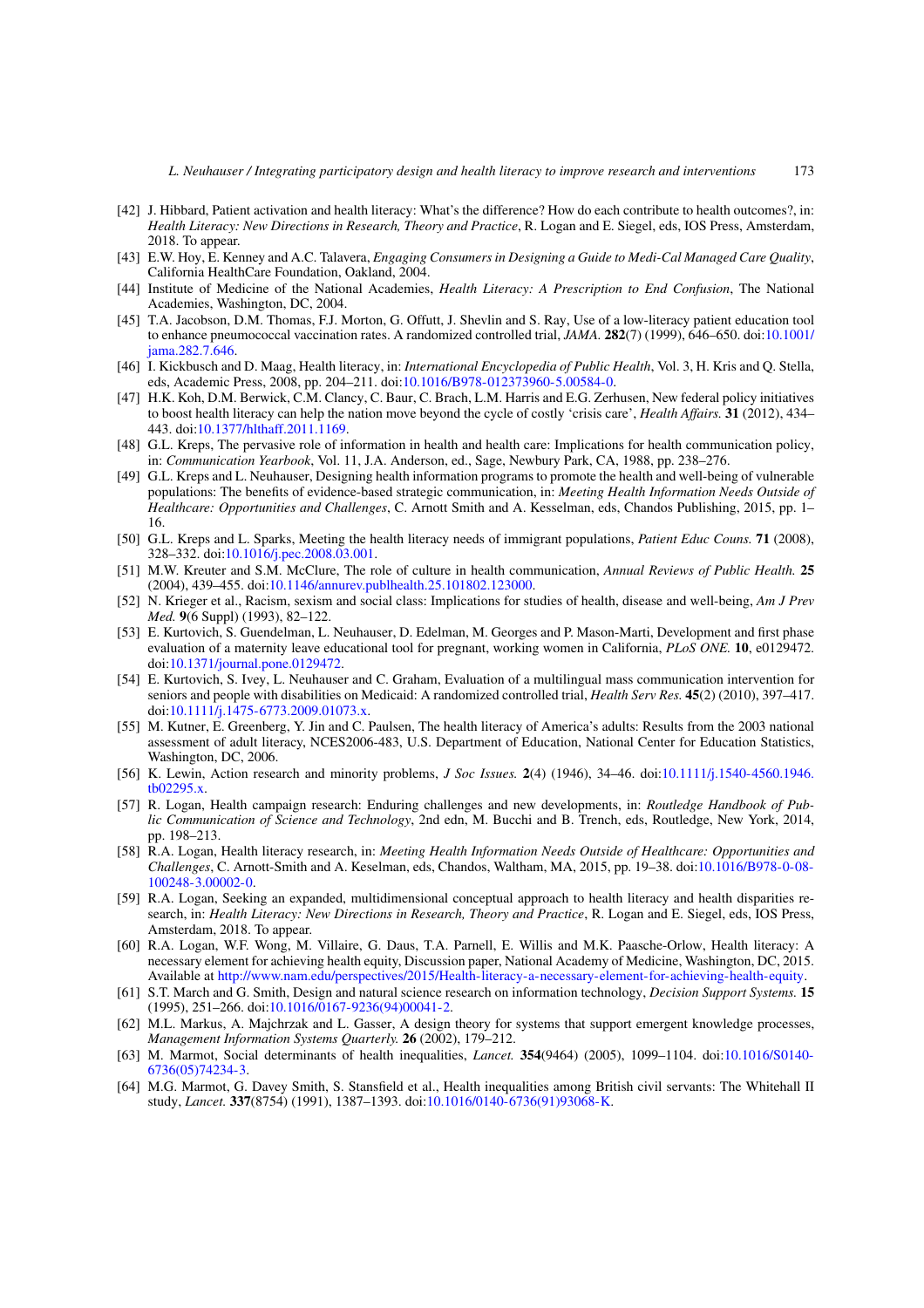- <span id="page-21-0"></span>[65] L. McCormack, V. Thomas, M.A. Lewis and R. Rudd, Improving low health literacy and patient engagement: A social ecological approach, *Patient Educ Counsel.* (2016). doi[:10.1016/j.pec.2016.07.007.](http://dx.doi.org/10.1016/j.pec.2016.07.007)
- <span id="page-21-16"></span>[66] M. Minkler and N. Wallerstein (eds), *Community Based Participatory Research for Health: Process to Outcomes*, 2nd edn, Jossey-Bass, San Francisco, 2008.
- <span id="page-21-11"></span>[67] P.W. Murphy, Reading ability of parents compared with reading level of pediatric patient education materials, *Pediatrics.* **93** (1994), 460–468.
- <span id="page-21-17"></span>[68] L. Neuhauser, Participatory design for better interactive health communication: A statewide model in the USA, *Electron J Commun.* **11**(3–4) (2001), 43.
- <span id="page-21-23"></span>[69] L. Neuhauser, Creating and implementing large-scale parenting education programs: Bridging research, decision-making and practice, in: *Bridging the "Know-do" Gap: Knowledge Brokering to Improve Child Well-Being*, G. Bammer, A. Michaux and A. Sanson, eds, Australian National University Press, 2010. Available at [http://epress.anu.edu.au/](http://epress.anu.edu.au/knowledge_citation.html) [knowledge\\_citation.html.](http://epress.anu.edu.au/knowledge_citation.html)
- <span id="page-21-13"></span>[70] L. Neuhauser, W.L. Constantine, N.A. Constantine, K. Sokal-Gutierrez, S.K. Obarski, L. Clayton, M. Desai, G. Sumner and S.L. Syme, Promoting prenatal and early childhood health: Evaluation of a statewide materials-based intervention for parents, *Am J Public Health.* **97**(10) (2007), 813–819.
- <span id="page-21-5"></span>[71] L. Neuhauser, S.L. Ivey, D. Huang, A. Engelman, W. Tseng, D. Dahrouge, S. Gurung and M. Kealey, Availability and readability of emergency preparedness materials for Deaf and Hard of Hearing and older adult populations: Issues and assessments, *PLoS ONE.* **8**(2) (2013), e55614. doi[:10.1371/journal.pone.0055614.](http://dx.doi.org/10.1371/journal.pone.0055614)
- <span id="page-21-3"></span>[72] L. Neuhauser and G. Kreps, Rethinking communication in the e-health era, *J Health Psychol.* **8** (2003), 7–22. doi[:10.](http://dx.doi.org/10.1177/1359105303008001426) [1177/1359105303008001426.](http://dx.doi.org/10.1177/1359105303008001426)
- <span id="page-21-4"></span>[73] L. Neuhauser and G. Kreps, Ehealth communication and behavior change: Promise and performance, *Journal of Social Semiotics.* **20**(1) (2010), 9–27. doi[:10.1080/10350330903438386.](http://dx.doi.org/10.1080/10350330903438386)
- <span id="page-21-18"></span>[74] L. Neuhauser and G.L. Kreps, Integrating design science theory and methods to improve the development and evaluation of health communication programs, *J Health Commun.* **19**(12) (2014), 1460–1471. doi[:10.1080/10810730.2014.954081.](http://dx.doi.org/10.1080/10810730.2014.954081)
- <span id="page-21-21"></span>[75] L. Neuhauser, G.L. Kreps, K. Morrison, M. Athanasoulis, N. Kirienko and D. Van Brunt, Using design science and artificial intelligence to improve health communication: ChronologyMD case example, *Patient Educ Counsel.* **92**(2) (2013), 211–217. doi[:10.1016/j.pec.2013.04.006.](http://dx.doi.org/10.1016/j.pec.2013.04.006)
- <span id="page-21-19"></span>[76] L. Neuhauser, G.L. Kreps and S.L. Syme, Community participatory design of health communication programs: Methods and case examples from Australia, China, Switzerland and the United States, in: *Global Health Communication Strategies in the 21st Century: Design, Implementation and Evaluation*, D.K. Kim, A. Singhal and G.L. Kreps, eds, Peter Lang Publishing, New York, 2013.
- <span id="page-21-14"></span>[77] L. Neuhauser and K. Paul, usability, *Readability, Communicating Risks and Benefits: An Evidence-Based User's Guide*, U.S. Department of Health and Human Services, Silver Spring, MD, Food and Drug Administration, Bethesda, MD, 2011.
- <span id="page-21-12"></span>[78] L. Neuhauser, B. Rothschild, C. Graham, S.L. Ivey and S. Konishi, Participatory design of mass health communication in three languages for seniors and people with disabilities on Medicaid, *Am J Public Health.* **99**(12) (2009), 2188–2195. doi[:10.2105/AJPH.2008.155648.](http://dx.doi.org/10.2105/AJPH.2008.155648)
- <span id="page-21-22"></span>[79] J. Nielsen, *Designing Web Usability*, New Riders, Indianapolis, IN, 2000.
- <span id="page-21-20"></span>[80] S.M. Noar and N.G. Harrington (eds), *eHealth Applications: Promising Strategies for Behavior Change*, Routledge, New York, 2012.
- <span id="page-21-2"></span>[81] A.M. Nuru-Jeter, T. Williams and T.A. LaVeist, Distinguishing the race-specific effects of income inequality in US metropolitan areas, *Int J Health Serv* **44**(3) (2014), 435–456. doi[:10.2190/HS.44.3.b.](http://dx.doi.org/10.2190/HS.44.3.b)
- <span id="page-21-8"></span>[82] D. Nutbeam, The evolving concept of health literacy, *Soc Sci Med.* **67**(12) (2008), 2072–2078. doi[:10.1016/j.socscimed.](http://dx.doi.org/10.1016/j.socscimed.2008.09.050) [2008.09.050.](http://dx.doi.org/10.1016/j.socscimed.2008.09.050)
- <span id="page-21-6"></span>[83] M.K. Paasche-Orlow, E.A.H. Wilson and L. McCormack, The evolving field of health literacy research, *J Health Commun.* **15** (2010), 5–8. doi[:10.1080/10810730.2010.499995.](http://dx.doi.org/10.1080/10810730.2010.499995)
- <span id="page-21-10"></span>[84] M.K. Paasche-Orlow and M.S. Wolf, The causal pathways linking health literacy to health outcomes, *Am J Health Behav.* **31**(Suppl 1) (2007), 19–26. doi[:10.5993/AJHB.31.s1.4.](http://dx.doi.org/10.5993/AJHB.31.s1.4)
- <span id="page-21-7"></span>[85] R. Parker and S.C. Ratzan, Health literacy: A second decade of distinction for Americans, *J Health Commun.* **15**(Suppl 2) (2010), 20–33. doi[:10.1080/10810730.2010.501094.](http://dx.doi.org/10.1080/10810730.2010.501094)
- <span id="page-21-1"></span>[86] J.C. Phelan, B.G. Link and P. Tehranifar, Social conditions as fundamental causes of health inequalities, *J Health Soc Behav.* **51**(1 suppl) (2010), S28–S40. doi[:10.1177/0022146510383498.](http://dx.doi.org/10.1177/0022146510383498)
- <span id="page-21-15"></span>[87] A. Pleasant, Assisting vulnerable communities: Canyon Ranch Institute's health literacy and community-based interventions, in: *Health Literacy: New Directions in Research, Theory and Practice*, R. Logan and E. Siegel, eds, IOS Press, Amsterdam, 2018. To appear.
- <span id="page-21-9"></span>[88] A. Pleasant, J. Cabe, L. Martin and R.V. Rikard, A prescription is not enough: Improving public health with health literacy, in: *Implications of Health Literacy for Public Health: Workshop Summary. Roundtable on Health Literacy, Board on Population Health and Public Health Practice*, Institute of Medicine, National Academies Press, 2013.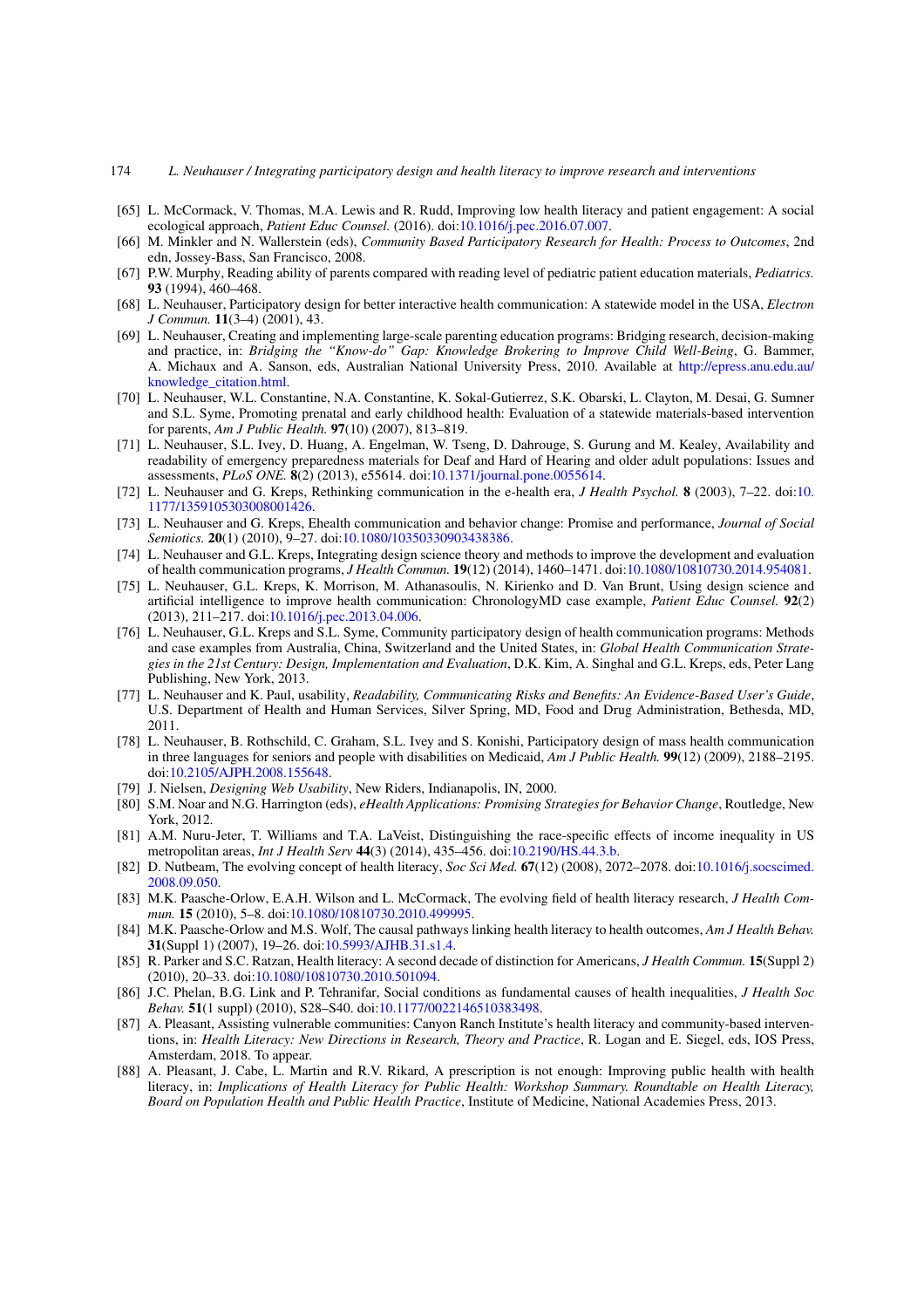- <span id="page-22-18"></span>[89] A. Pleasant and S. Kuruvilla, A tale of two health literacies: Public health and clinical approaches to health literacy, *Health Promot Int.* **23** (2006), 152–159. doi[:10.1093/heapro/dan001.](http://dx.doi.org/10.1093/heapro/dan001)
- <span id="page-22-7"></span>[90] A. Pleasant, R.E. Rudd, C. O'Leary, M.K. Paasche-Orlow, M.P. Allen, W. Alvarado-Little, L. Myers, K. Parson and S. Rosen, *Considerations for a New Definition of Health Literacy*, National Academy of Medicine, Washington, DC, 2016. Available at [https://nam.edu/considerations-for-a-new-definition-of-health-literacy/.](https://nam.edu/considerations-for-a-new-definition-of-health-literacy/)
- <span id="page-22-14"></span>[91] N. Ratanawongsa, A.J. Karter, M.M. Parker, R.L. Courtney, M. Heisler, H.H. Moffett, N. Adler, E.M. Wharton and D. Schillinger, Communication and medication adherence: The diabetes study of Northern California, *JAMA Intern Med.* **173**(3) (2013), 210–218. doi[:10.1001/jamainternmed.2013.1216.](http://dx.doi.org/10.1001/jamainternmed.2013.1216)
- <span id="page-22-3"></span>[92] J.A. Rawls, *Theory of Justice*, Belknap/Harvard University Press, Cambridge, 1971.
- <span id="page-22-19"></span>[93] P. Reason and H. Bradbury, *Handbook of Action Research*, 2nd edn, Sage, London, 2007.
- <span id="page-22-20"></span>[94] P. Reason and H. Bradbury (eds), *The Sage Handbook of Action Research: Participative Inquiry and Practice*, Sage, London and Thousand Oaks, CA, 2008.
- <span id="page-22-22"></span>[95] C.N. Roschuni, Communicating design research effectively, PhD dissertation, 2012. Available at [http://escholarship.org/](http://escholarship.org/uc/item/75f0z49v?query=roschuni) [uc/item/75f0z49v?query=roschuni.](http://escholarship.org/uc/item/75f0z49v?query=roschuni)
- <span id="page-22-23"></span>[96] J. Rubin and D. Chisnell, *Handbook of Usability Testing*, Wiley Publishing, Indianapolis, IN, 2008.
- <span id="page-22-17"></span>[97] R. Rudd and J. Anderson, The health literacy environment of hospitals and health centers, 2006. Available at [http://www.](http://www.hsph.harvard.edu/healthliteracy/files/healthliteracyenvironment.pdf) [hsph.harvard.edu/healthliteracy/files/healthliteracyenvironment.pdf](http://www.hsph.harvard.edu/healthliteracy/files/healthliteracyenvironment.pdf) (accessed November, 2016).
- <span id="page-22-6"></span>[98] R. Rudd, D. Renzulli, A. Pereira and L. Daltory, Literacy demands in health care settings: The patient perspective, in: *Understanding Health Literacy: Implications for Medicine and Public Health*, J.G. Schwartzberg, J.B. VanGeest and C.C. Wang, eds, AMA Press, Chicago, 2005.
- <span id="page-22-9"></span>[99] R.E. Rudd, J.E. Anderson, S. Oppenheimer and C. Nath, Health literacy: An update of public health and medical literature, in: *Review of Adult Learning and Literacy*, Vol. 7, J.P. Comings, B. Garner and C. Smith, eds, Lawrence Erlbaum Associates, Mahwah, NJ, 2007.
- <span id="page-22-10"></span>[100] D. Schillinger, J. Piette, C. Wilson, C. Daher, K. Leong-Grotz, C. Castro and A.B. Bindman, Closing the loop: Physician communication with diabetic patients who have low health literacy, *Archives of Internal Medicine.* **163**(1) (2003), 83–90. doi[:10.1001/archinte.163.1.83.](http://dx.doi.org/10.1001/archinte.163.1.83)
- <span id="page-22-11"></span>[101] S.L. Sheridan, D.J. Halpern, A.J. Viera, N.D. Berkman, K.E. Donahue and K. Crotty, Interventions for individuals with low health literacy: A systematic review, *J Health Commun.* **16**(Suppl 3) (2011), 30–54. doi[:10.1080/10810730.2011.](http://dx.doi.org/10.1080/10810730.2011.604391) [604391.](http://dx.doi.org/10.1080/10810730.2011.604391)
- <span id="page-22-21"></span>[102] H. Simon, *The Sciences of the Artificial*, 3rd edn, MIT Press, Cambridge, MA, 1996.
- <span id="page-22-0"></span>[103] B.D. Smedley and S.L. Syme (eds), *Promoting Health: Intervention Strategies from Social and Behavioral Research*, Institute of Medicine, National Academies Press, Washington, DC, 2000.
- <span id="page-22-15"></span>[104] M.Y. Smith and L.S. Wallace, Reducing drug self-injection errors: A randomized trial comparing a "standard" versus "plain language" version of patient instructions for use, *Res Soc Adm Pharm.* **9**(5) (2013), 621–625. doi[:10.1016/j.](http://dx.doi.org/10.1016/j.sapharm.2012.10.007) [sapharm.2012.10.007.](http://dx.doi.org/10.1016/j.sapharm.2012.10.007)
- <span id="page-22-16"></span>[105] P.C. Smith, J.H. Brice and J. Lee, The relationship between functional health literacy and adherence to emergency department discharge instructions among Spanish-speaking patients, *J Natl Med Assoc.* **104**(11–12) (2012), 521–527. doi[:10.1016/S0027-9684\(15\)30218-2.](http://dx.doi.org/10.1016/S0027-9684(15)30218-2)
- <span id="page-22-4"></span>[106] L.B. Snyder, M.A. Hamilton, E.W. Mitchell, J. Kiwanuka-Tondo, F. Fleming-Milici and D. Proctor, A meta-analysis of the effect of mediated health communication campaigns on behavior change in the United States, *J Health Commun.* **9**(Suppl. 1) (2004), 71–96. doi[:10.1080/10810730490271548.](http://dx.doi.org/10.1080/10810730490271548)
- <span id="page-22-5"></span>[107] K. Sorensen, S. Van den Broucke, J. Fullam, G. Doyle, J. Pelikan, Z. Slonska, H. Brand and (HLS-EU) Consortium Health Literacy Project European, Health literacy and public health: A systematic review and integration of definitions and models, *BMC Public Health.* **12** (2012), 80. doi[:10.1186/1471-2458-12-80.](http://dx.doi.org/10.1186/1471-2458-12-80)
- <span id="page-22-1"></span>[108] D. Stokols, The social ecological paradigm of wellness promotion, in: *Promoting Human Wellness: New Frontiers for Research, Practice, and Policy*, M.S. Jamner and D. Stokols, eds, University of California Press, Berkeley, 2000, pp. 127– 146.
- <span id="page-22-2"></span>[109] D. Stokols, J. Allen and R.L. Bellingham, The social ecology of health promotion: Implications for research and practice, *Am J Health Promot.* **10** (1996), 247–251. doi[:10.4278/0890-1171-10.4.247.](http://dx.doi.org/10.4278/0890-1171-10.4.247)
- <span id="page-22-12"></span>[110] R.L. Sudore, C.S. Landefeld, B.A. Williams, D.E. Barnes, K. Lindquist et al., Use of a modified informed consent process among vulnerable patients: A descriptive study, *J Gen Intern Med.* **21** (2006), 867–873. doi[:10.1111/j.1525-](http://dx.doi.org/10.1111/j.1525-1497.2006.00535.x) [1497.2006.00535.x.](http://dx.doi.org/10.1111/j.1525-1497.2006.00535.x)
- <span id="page-22-8"></span>[111] R.L. Sudore, K. Yaffe, S. Satterfield, T.B. Harris, K.M. Mehta, E.M. Simonsick, A.B. Newman, C. Rosano, R. Rooks, S.M. Rubin et al., Limited literacy and mortality in the elderly: The health, aging, and body composition study, *J Gen Intern Med.* **21**(8) (2006), 806–812. doi[:10.1111/j.1525-1497.2006.00539.x.](http://dx.doi.org/10.1111/j.1525-1497.2006.00539.x)
- <span id="page-22-13"></span>[112] J. Taggart, A. Williams, S. Dennis, A. Newall, T. Shortus, N. Zwar, E. Denney-Wilson and M.F. Harris, A systematic review of interventions in primary care to improve health literacy for chronic disease behavioral risk factors, Database